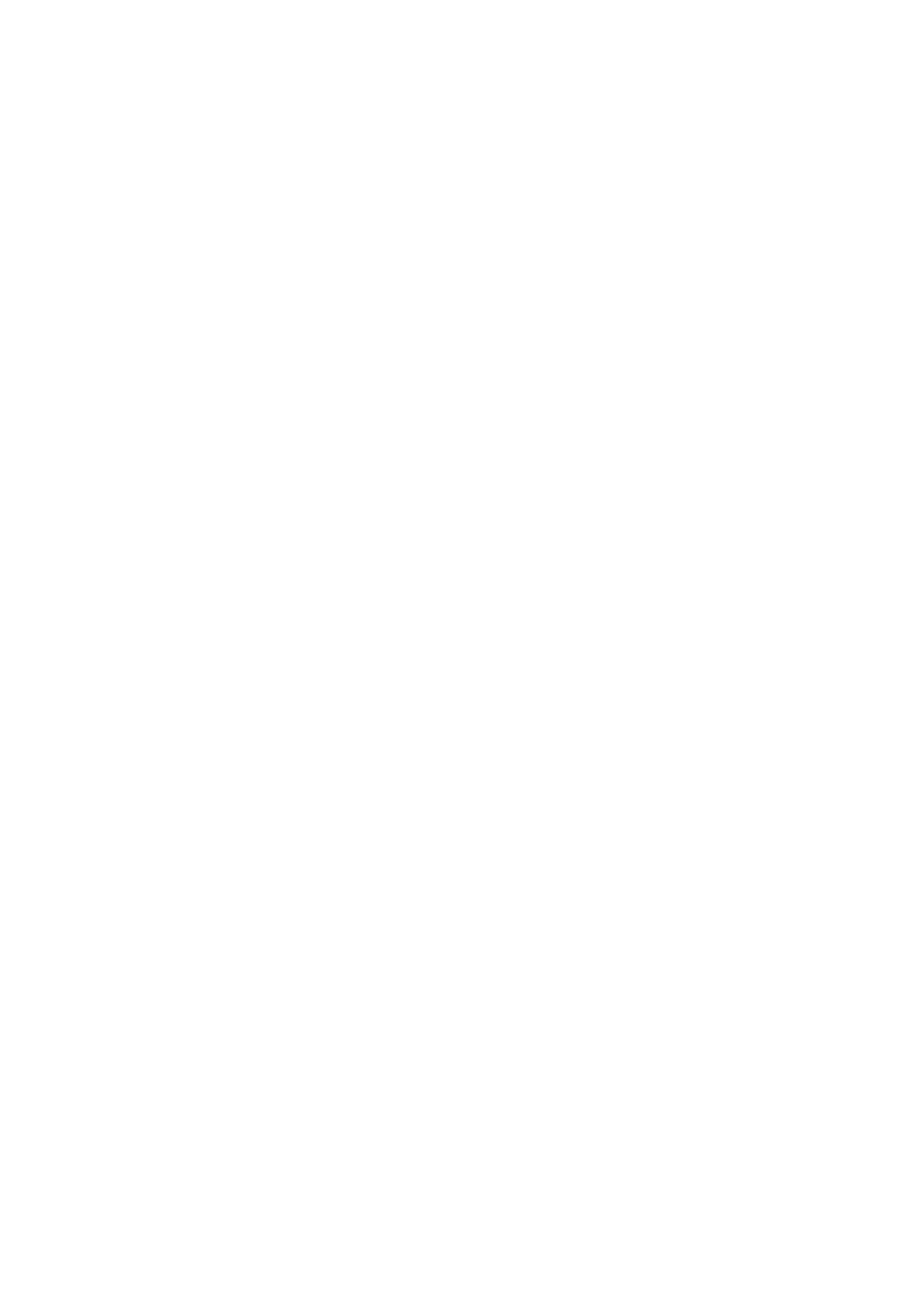### **Sponsors**

The Solid State Group gratefully acknowledges the support of the following companies and organisations (in alphabetical order):

Bruker UK **CrystalMaker** Elite Thermal Systems Ltd Lenton Furnaces Panalytical Ltd Rigaku Solartron Analytical University College London

### **Invited Speakers**

| C. Serre          | Institut Lavoisier, Versailles   |
|-------------------|----------------------------------|
| C.P. Grey         | University of Cambridge          |
| A.V. Chadwick     | University of Kent               |
| D.J. Willock      | University of Cardiff            |
| C.F. Hirjibehedin | London Centre for Nanotechnology |

#### **Organising Committee**

| <b>Richard Catlow</b> | [c.r.a.catlow@ucl.ac.uk]       |
|-----------------------|--------------------------------|
| Scott Woodley         | [scott.woodley@ucl.ac.uk]      |
| <b>Robert Bell</b>    | [r.g. bell@ucl.ac.uk]          |
| <b>Furio Cora</b>     | $[$ f.cora@ucl.ac.uk $]$       |
| <b>Ben Slater</b>     | [b.slater@ucl.ac.uk]           |
| Rob Jackson           | [r.a.jackson@chem.keele.ac.uk] |

The organising committee would like to thank Crispin Cooper for his time spent addressing delegate queries, and helping us with the general administration required in organising this year"s Christmas meeting, in particular, collating registration forms.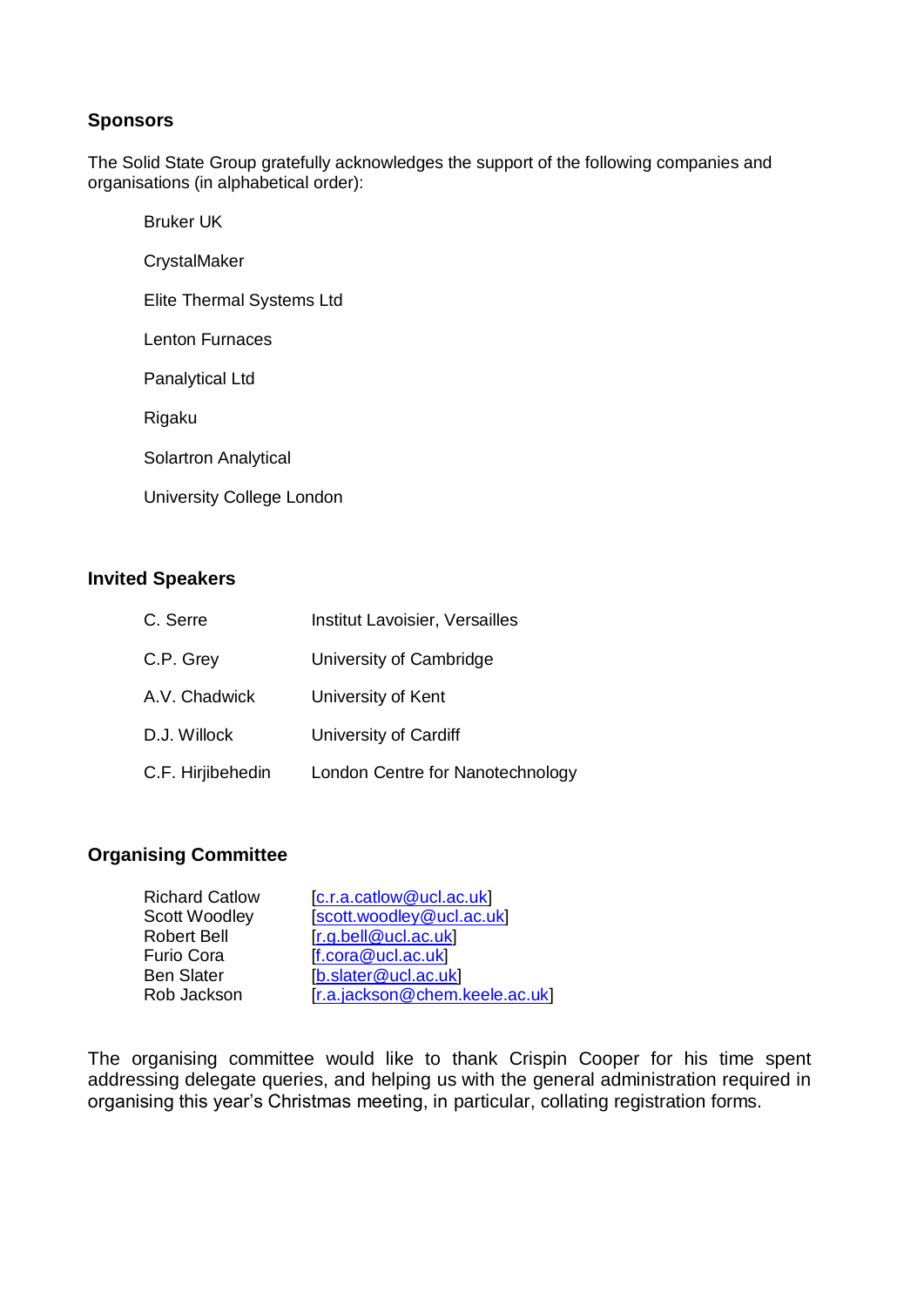## Porous MOFs for biomedical and thin films related applications

C. Serre,<sup>a</sup> P. Horcajada,<sup>a</sup> T. Baati,<sup>a</sup> S. Miller,<sup>a</sup> D. Paula,<sup>a</sup> I. Colinet,<sup>a</sup> T. Chalati,<sup>b</sup> V. Agostino,  $R$  R. Gref,  $R$  P. Couvreur,  $R$  C. Gaudin,  $C$  G. Maurin,  $C$  A. Mc Kinlay,  $R$  R. Morris<sup>d</sup>, A. Demessence,<sup>a</sup> C. Boissière,<sup>e</sup> D. Grosso,<sup>e</sup> C. Sanchez<sup>e</sup> *a Institut Lavoisier, CNRS Université de Versailles, Versailles, France b Faculté de Pharmacie, CNRS Université Paris XI, Chatenay Malabry, France <sup>c</sup>Institut Charles Gerhardt Montpellier, CNRS Université de Montpellier 2*

*<sup>d</sup>EaStChem School of Chemistry, University of St Andrews, Purdie Building, St Andrews <sup>e</sup>Collège de France, UPMC, Paris, France*

MOFs or Metal Organic Frameworks, are the latest class of porous crystalline solids. They possess a tunable composition and pore size associated with the presence of both inorganic and organic species within their frameworks that make them suitable for many potential applications such as gas storage, separation or catalysis.<sup>1</sup> Recently, it has been shown that some MOFs could be used in biomedicine for the controlled delivery of model drugs (Ibuprofen)<sup>2</sup>. This approach has been extended recently to nanoparticles of porous iron carboxylates for the controlled release of anticancer or anti-retroviral drugs of high interest. $3$  These particles exhibit imaging properties while they are non toxic and biodegradable. MOFs that possess coordinatively unsaturated metal sites are of interest for the delivery of nitric oxide. Finally, MOFs based on bioactive linkers might be considered as an alternative method for the controlled delivery of drugs.4,5

Elaboration of thin films of MOFs has been also recently studied due to the enormous prospects in nanotechnology based applications such as in membranes, responsive or catalytic coatings, sensors and other related nanodevices. <sup>1</sup> We have prepared thin films of MOFs of high optical quality of several MOFs of interest, using the chemical solution deposition of preformed nanoparticles (NPs) on a bare surface. We present here their elaboration by dip-coating thin films of several rigid or flexible MOFs.  $2,3.4$  Vapors adsorption of water or alcohols, has been finally used to evaluate the response of the resulting thin films through environmental ellipsometric porosimetry. This showed that these systems exhibit a hierarchical porosity and a reversible thickness increase upon water adsorption as well as a selective behaviour in the presence of mixtures of water and alcohols.

[1] Themed issue: Metal-organic frameworks, *Chem. Soc. Rev.*, **2009**, p. 1201

[2] (a) P. Horcajada, C. Serre, M. Vallet-Regí, M. Sebban, F. Taulelle and G. Férey *Angew. Chem., Int. Ed*. **2006**, *45,* 5974; (b) P. Horcajada, C. Serre, G. Maurin, N. A. Ramsahye, M. Vallet-Regí, M. Sebban, F. Taulelle, and G. Férey *J. Am. Chem. Soc.*, 130, **2008**, 6774

[3] P. Horcajada, T. Chalati, C. Serre, B. Gillet, C. Sebrie, T. Baati, J. F. Eubank, D. Heurtaux, P. Clayette, C. Kreuz, J.-S. Chang, Y. K. Hwang, P.-N. Bories, L. Cynober, S. Gil, G. Férey, P. Couvreur, R. Gref, *Nat. Mater*., **2010***,* 9, 172

[4] A. C. McKinlay, R. E. Morris, P. Horcajada, G. Férey, R. Gref, P. Couvreur and C. Serre, *Angew. Chem. Int Ed*., **2010**

[5] S.R. Miller, D. Heurtaux, T. Baati, P. Horcajada, J.-M. Grenèche and C. Serre, *Chem. Comm*., **2010**, *46*, 4526

[6] D. Zacher, O. Shekhah, C. Wöll, R. A. Fischer, *Chem. Soc. Rev.* **38**, 1418 (2009).

[7] A. Demessence, P. Horcajada, C. Serre, C. Boissière, D. Grosso, C. Sanchez, G. Férey, *Chem. Commun*., **2009**, 7149

[8] A. Demessence, C. Boissière, D. Grosso, P. Horcajada, C. Serre, G. Férey, G. J. A. A. Soler-Illia, C. Sanchez*, J .Mater. Chem*., **2010**.

[9] P. Horcajada, C. Serre, D. Grosso, C. Boissière, C. Sanchez, G. Férey, *Adv. Mater.* **2009**, *21,* 1931.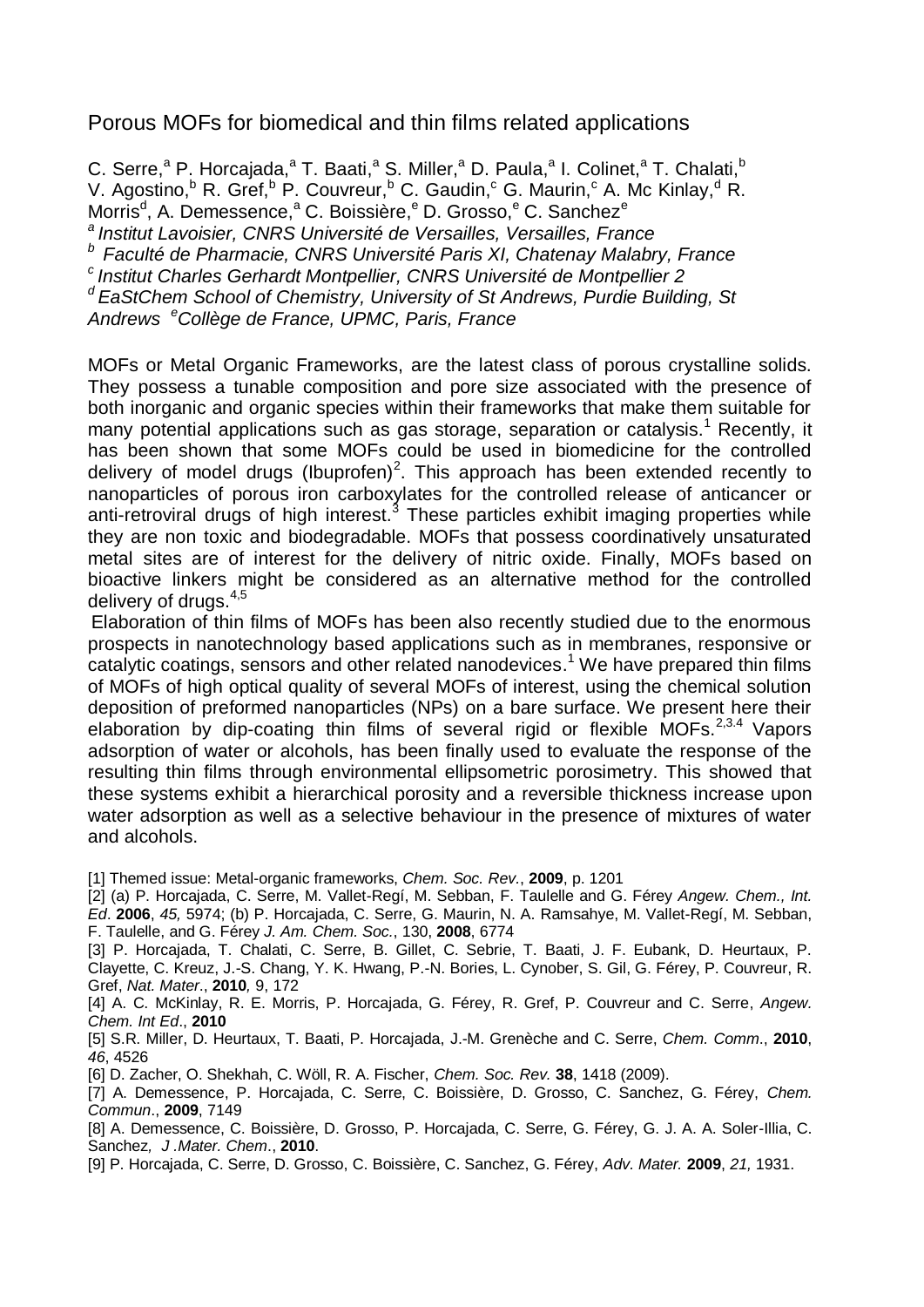# 3D Microbatteries: Conformal deposition of battery materials on porous 3D substrates

Matthew Roberts, Phil Johns and John Owen

*University of Southampton, School of Chemistry, University of Southampton, Southampton, Hampshire, SO17 1BJ, UK*

There has been much recent interest in the 3D microbattery concept; the 3D concept combines the high rate performance of the thin film battery with the energy performance of a thick film battery without the need for large footprint areas, making it more suitable for microscale or MEMS applications (1-2). The majority of these designs are based on the lithium-ion system, and common to this is the need to have two closely spaced electrodes separated by a thin electrolyte layer. In this paper we will describe the conformal deposition of Li-ion battery electrodes onto 3D substrates.

Two approaches have been taken for the deposition of electrodes onto a reticulated vitreous carbon substrate(Figure 1a), which acts as our 3D microbattery current collector. The first is to electrodeposit  $MnO<sub>2</sub>$  (Figure 1b) from a solution containing 0.3 M MnSO<sub>4</sub> and 0.3 M H<sub>2</sub>SO<sub>4</sub>. This has been calibrated and controlled such that conformal layers of between 0.5 and 10 μm can be produced. A second method is to immerse the foams in an ink containing a battery material ( $LIFePO<sub>4</sub>$ ) with binder and conductive additive. The excess ink is then removed by spin coating and a thin layer of composite material remains attached to the foam struts (Figure 1c). Repetition of this dip spin coating step leads to thicker conformally coated foams.



Figure 1. SEM images of RVC substrate (a), EMD (b) and LiFePO<sub>4</sub> composite electrode(c) conformally coated over the whole RVC structure.

Results will show structural and electrochemical characterisation of these materials indicating the capacity per footprint area improvements possible with these structures. In some cases as much as a 50 x improvement is seen with capacities of 10 mA h cm<sup>-2</sup>.

## References

1. M. Nathan, D. Golodnitsky, V. Yufit, E. Strauss, T. Ripenbein, I. Shechtman, S. Menkin, E. Peled, *Journal of microelectromechanical systems* 14, 879 (2005). 2. P. Notten, F. Roozeboom, R. Niessen, L. Baggetto, *Adv. Mater.* 19, 4564 (2007). Acknowledgments: This work is part of the EU-FP7 Project SUPERLION.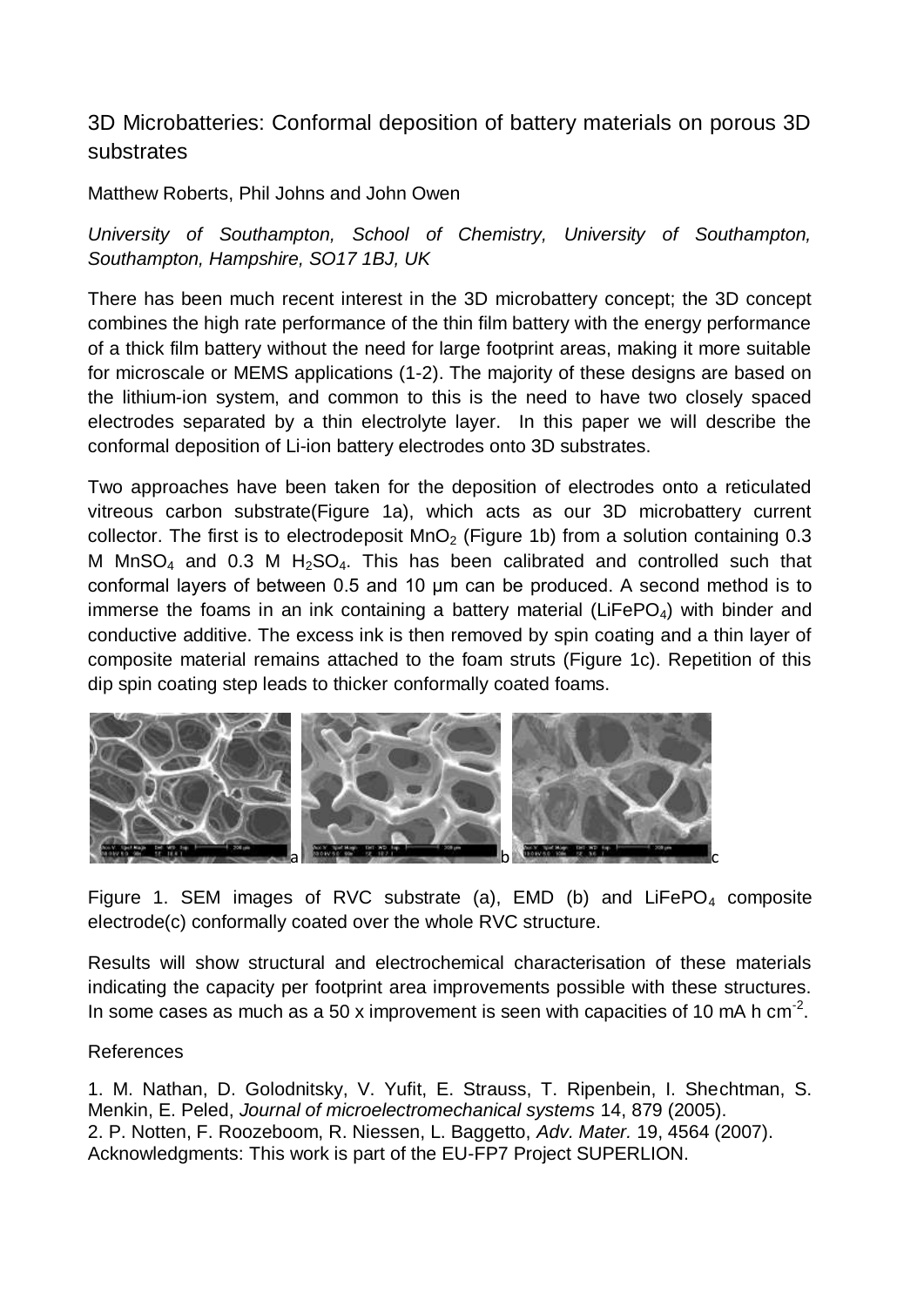# Structural Investigations of Disordered Metal Oxides

H. Y. Playford<sup>1\*</sup>, R. I. Walton<sup>1</sup>, K. Sardar<sup>1</sup>, A. C. Hannon<sup>2</sup>, and E. R. Barney<sup>2</sup>

*<sup>1</sup>Department of Chemistry, University of Warwick, Coventry. UK. 2 ISIS Facility, Rutherford Appleton Laboratory, Didcot. UK.*

Many materials exhibit some degree of structural disorder ranging from the completely amorphous, with order only on the shortest length scales, to disordered crystals which exhibit local deviations from the average structure. Full characterisation of such materials is a challenge which requires the use of techniques that can probe their local structure.

We report the structural characterisation of a variety of disordered metal oxides using a combination of approaches, particularly total neutron scattering. As well as using traditional Rietveld refinement against diffraction data to determine the average structure, we also apply the analogous technique of Pair Distribution Function (PDF) analysis<sup>[1](#page-5-0)</sup> to the real-space data to examine the local structure. Examples to be presented include gallium oxide and bismuth-doped cerium oxide.

Several of the polymorphs of gallium oxide,  $Ga<sub>2</sub>O<sub>3</sub>$ , are disordered. Our work has shown that the structure of the cubic defect-spinel  $\Box$ -Ga<sub>2</sub>O<sub>3</sub> includes four partially occupied Ga sites. The distribution of Ga across these sites has been studied by PDF analysis and Reverse Monte Carlo (RMC) modelling.

A series of bismuth-doped cerium oxides,  $Ce_{1-x}Bi_xO_{2-(x/2)}$  with  $x \le 0.6$ , have been prepared hydrothermally.<sup>[2](#page-5-1)</sup> They have the average cubic fluorite structure with significant  $-Bi<sub>2</sub>O<sub>3</sub>$  $-Bi<sub>2</sub>O<sub>3</sub>$  $-Bi<sub>2</sub>O<sub>3</sub>$ . Similar analysis is currently being carried out on cerium based pyrochlores. It is hoped that these methods will help to understand the materials" potential for catalytic behavior.

- <span id="page-5-0"></span>1. Billinge, S. J. L., *J. Solid State Chem.* 2008, *181* (7), 1695-1700.
- <span id="page-5-1"></span>2. Sardar, K.; Playford, H. Y.; Darton, R. J.; Barney, E. R.; Hannon, A. C.; Tompsett, D.; Fisher, J.; Kashtiban, R. J.; Sloan, J.; Ramos, S.; Cibin, G.; Walton, R. I., *Chem. Mater.* 2010, DOI: 10.1021/cm1025848.
- <span id="page-5-2"></span>3. Hull, S.; Norberg, S. T.; Tucker, M. G.; Eriksson, S. G.; Mohn, C. E.; Stolen, S., *Dalton Trans.* 2009, (40), 8737-8745.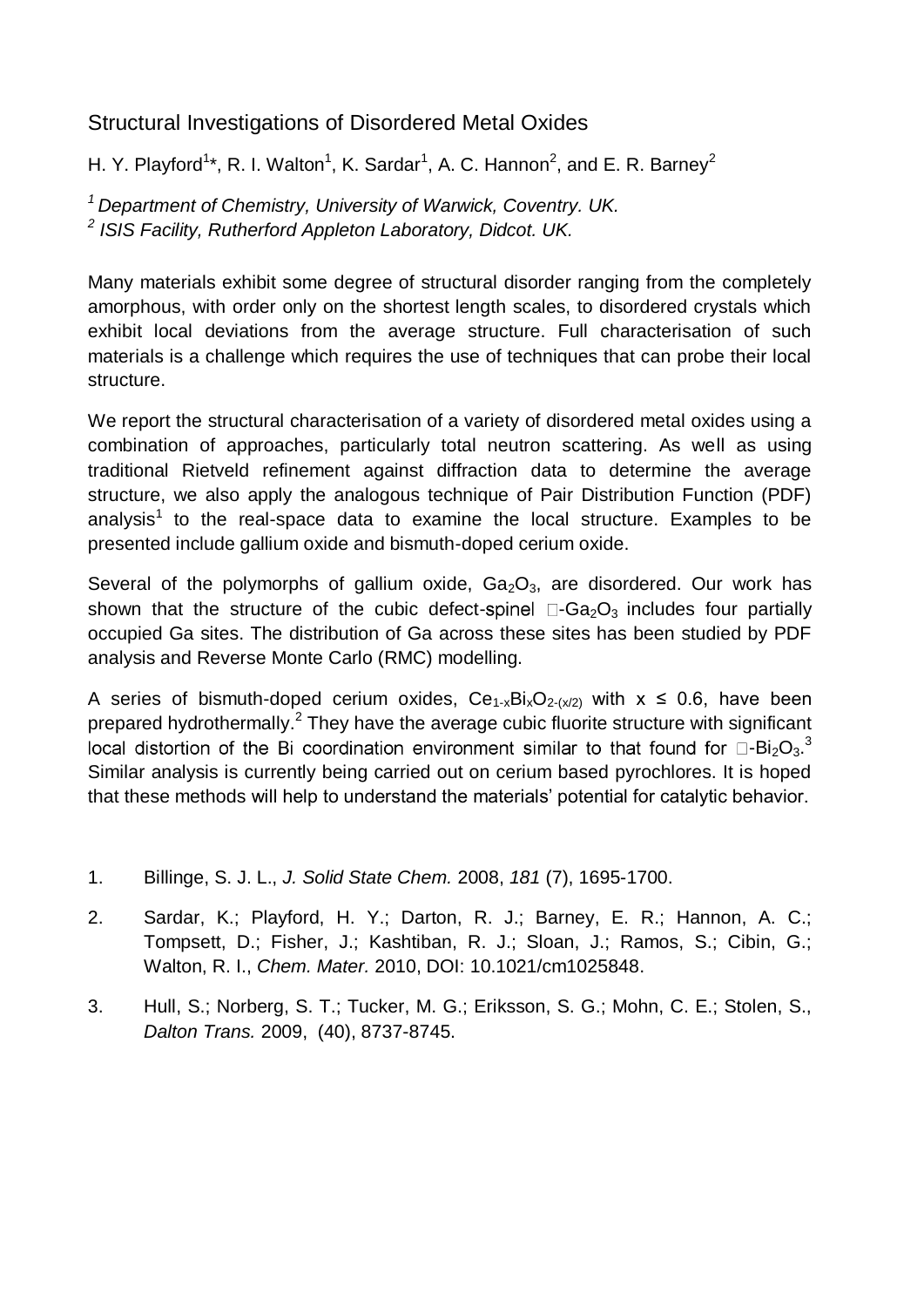New directions in the microwave synthesis of inorganic materials; complex carbides and time-resolved reaction probes

Helen J. Kitchen,<sup>1\*</sup> Duncan H. Gregory,<sup>1</sup> Stephen Hull<sup>2</sup> and A. Gavin Whittaker<sup>3</sup>

*<sup>1</sup> School of Chemistry, University of Glasgow, Glasgow, G12 8QQ*

*2 ISIS Facility, Rutherford Appleton Laboratory, Didcot, OX11 OQX*

*3 Tan Delta Microwaves Ltd, 7 Nettlingflat Cottages, Heriot, EH38 5YF*

Conventional synthesis of solid state materials is time and energy intensive. Microwave (MW) synthesis is emerging as a viable alternative, allowing access to new metastable materials and offering synthetic routes that are considerably quicker than conventional methods. There are, however, considerable barriers to overcome.

Ex-situ analysis of the products of MW reactions allows characterisation of the materials formed, but gives little insight into reaction mechanism. Ultimately, in-situ reaction probes are needed to gain this additional information. For this purpose, we are developing a bespoke MW reactor for use with the POLARIS diffractometer at the ISIS neutron source (Fig.1), which will enable us to study reactions in-situ using high intensity, time-resolved neutron diffraction. We will present details of the development of our reactor and discuss future experiments to probe structure, bonding, kinetics and dynamics in a wide range of MW reactions for the first time.

Carbon-containing materials are attractive candidates for MWs due to the strong interaction of carbon with a MW field, resulting in rapid temperature increases and fast reaction times. Transition metal (TM) carbides possess properties including high melting points, hardness, toughness and resistance to oxidation/ reduction, which results in their main applications as cutting tools and wear-resistant parts. There is also some interest in TM carbides for catalytic applications.<sup>1</sup> Many TM carbides superconduct, and their transition temperatures  $(T_c)$  often exhibit a strong dependency on both metal and carbon stoichiometry.2-4 Previous work resulted in the successful MW synthesis of WC, Mo<sub>2</sub>C and Nb<sub>1-x</sub>Ta<sub>x</sub>C<sup>3,5</sup> and we have subsequently investigated other ternary carbides. We present here our initial results of the synthesis of three solid solutions,  $Nb_{1-x}Mo_xC$  (Fig. 2),  $Ta_{1-x}Mo_xC$  and  $Mo_{1-x}W_xC$  (x = 0.4- 0.8), from reaction of appropriate TM oxides with graphite in a multimode MW cavity, and a preliminary study of superconductivity in these ternary TM carbides.



1. M. J. Ledoux and C. Phamhuu, *Catal. Today*, 1992, **15**, 263-284.

2. A. L. Giorgi, B. T. Matthias, A. L. Bowman, E. K. Storms and E. G. Szklarz, *Phys. Rev.*, 1962, **125**, 837-838.

- 3. S. R. Vallance, D. M. Round, C. Ritter, E. J. Cussen, S. Kingman and D. H. Gregory, *Adv. Mater.*, 2009, **21**, 4502-4504.
- 4. M. Wells, M. Pickus, V. Zackay and K. Kennedy, *Phys. Rev. Lett.*, 1964, **12**, 536-538.

5. S. R. Vallance, S. Kingman and D. H. Gregory, *Adv. Mater.*, 2007, **19**, 138-142; S. R. Vallance, S. Kingman and D. H. Gregory, *Chem. Commun.*, 2007, 742-744.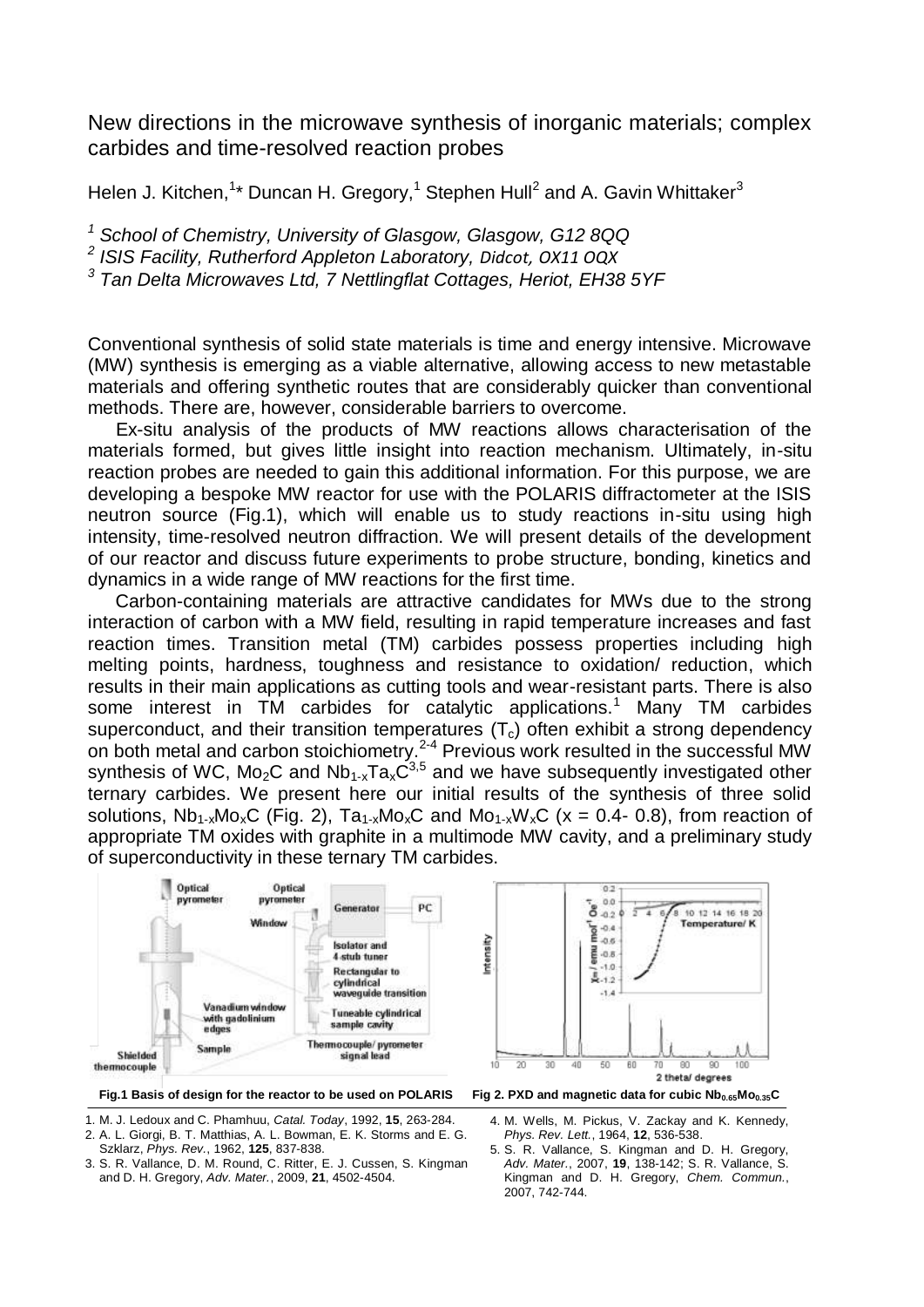# Following Function in Real Time: New NMR Methods for Studying Structure and Dynamics in Batteries and Fuel Cell Materials

### Clare P. Grey

*Chemistry Department, Cambridge University*

The application of new Nuclear Magnetic Resonance (NMR) and X-ray approaches to correlate structure and dynamics with function in materials lithium-ion batteries and solid oxide fuel cells will be described. A particular focus is the development of methodology to allow these systems to be investigated *in-situ*, i.e., under realistic operating conditions. This allows processes to be captured, which are very difficult to detect directly by ex-situ methods. For example, we can detect side reactions involving the electrolyte and the electrode materials, and processes that occur during extremely fast charging and discharging. The approach will be demonstrated for the anode material silicon. Lithium-ion batteries (LIBs) containing silicon have been the subject of much recent investigation, because of the extremely large gravimetric and volumetric capacity of this anode material. This material undergoes a crystalline-to-amorphous phase transition on electrochemical Li insertion into crystalline Si, during the first discharge, hindering attempts to link structure in these systems with electrochemical performance. We apply a combination of static, *in-situ* and magic angle sample spinning, ex-situ<sup>7</sup>Li and <sup>29</sup>Si nuclear magnetic resonance and pair distribution function analysis studies to investigate the changes in local structure that occur in the actual working LIB. The first discharge occurs via the formation of isolated Si ions and smaller Si-Si clusters embedded in a Li-ion matrix; the latter are broken apart at the end of the discharge forming isolated Si ions. In a second example, we illustrate the use of NMR to investigate the nature of the defects in materials that have been proposed for use as electrolytes that operate via either oxygen-ion or protonic conduction in solid oxide fuel cells. For example, BaZrO<sub>3</sub> or BaSnO<sub>3</sub> can be doped with  $Y^{3+}$  to create oxygen vacancies. These vacancies can be filled with  $H_2O$ , the water molecules dissociating to form mobile ions that contribute to the long-range ionic transport in these systems. NMR experiments are used to examine the local structure, the locations of the vacancies and how this affects protonic/oxygen ion motion in these systems.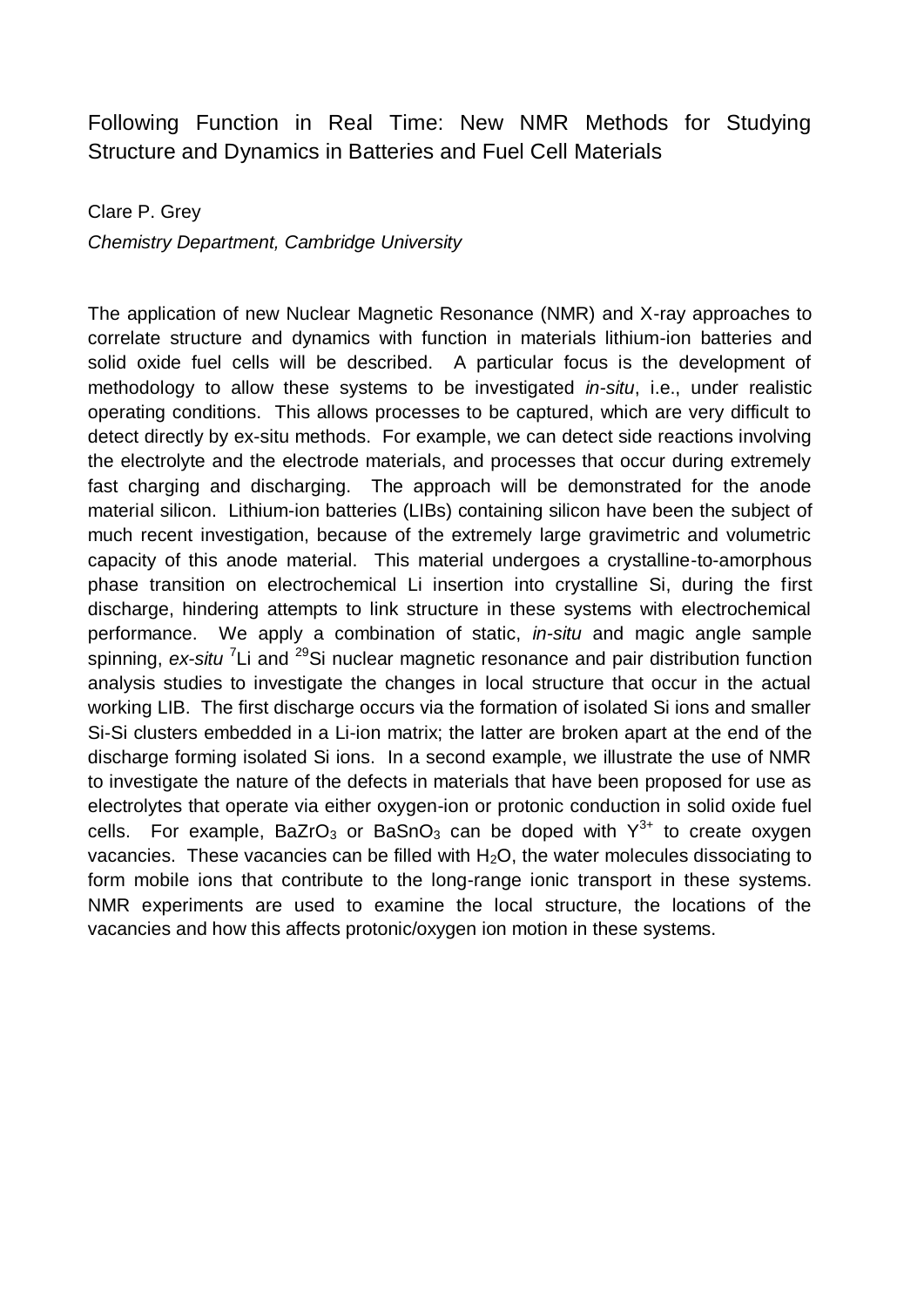C. A. Hancock\* and P. R. Slater

*School of Chemistry, University of Birmingham, Edgbaston, Birmingham*

Due to the continuing problems regarding increasing production of greenhouse gases and the depletion of fossil fuels there is a need for more efficient power generating technologies. Fuel cells offer a solution to this problem, with their improved efficiencies compared to traditional means of electricity generation. In terms of stationary power applications, solid oxide fuel cells (operating between 500-1000°C) are being targeted due to their greater fuel flexibility compared to low temperature PEM fuel cells.

In terms of the cathode for SOFCs, the structure-type that has generated the most interest is the perovskite, due to the high ionic conductivity and electronic conductivity, as well as catalytic potential for oxygen reduction, of transition metal containing systems with this structure. Some examples include  $La_{1-x}Sr_{x}Co_{1-y}Fe_{y}O_{3-\delta}$  (LSCF),  $La_{1-x}$  $_{x}Sr_{x}FeO_{3-{\delta}}$  (LSF) and La<sub>1-x</sub>Sr<sub>x</sub>MnO<sub>3-δ</sub> (LSM) [1-3], with cobalt containing systems showing the best mixed (ionic plus electronic) conducting properties. Traditionally doping strategies to optimise the properties of these perovskite systems, have involved the introduction of aliovalent cation dopants with similar sizes; e.g. Sr for La. Recently we have been investigating an alternative doping strategy for solid oxide fuel cell materials, namely the incorporation of tetrahedral oxyanions such as sulphate, phosphate, and silicate, and in this work we present initial studies investigating the effect of such dopants on the structure and conductivity of  $SrMnO<sub>3</sub>$  and  $SrCoO<sub>3</sub>$ , comparing the results to conventional doping studies [4, 5].

3. J. Tulloch and S. W. Donne, *Journal of Power Sources* (2009) 188. 359-366

4. F. Wang, Q. Zhou, T. He, G. Li and H. Ding, *Journal of Power Sources* (2010) **195**. 3772-3778.

5. A. Aguadero, D. Perez-Coll, C. de la Calle, j. A. Alonso, M. J. Escudero and L. Daza, *Journal of Power Sources* (2009) **192**. 132-137

<sup>1.</sup> A. Tarancon, S. J. Skinner, R. J. Chater, F. Hernandez-Ramirez and J. A. Kilner, *Journal of Materials Chemistry* (2007) **17**. 3175-3181.

<sup>2.</sup> P. Plonczak, M. Gazda, B. Kusz and P. Jasinski, *Journal of Power Sources* (2008) **181**. 1-7.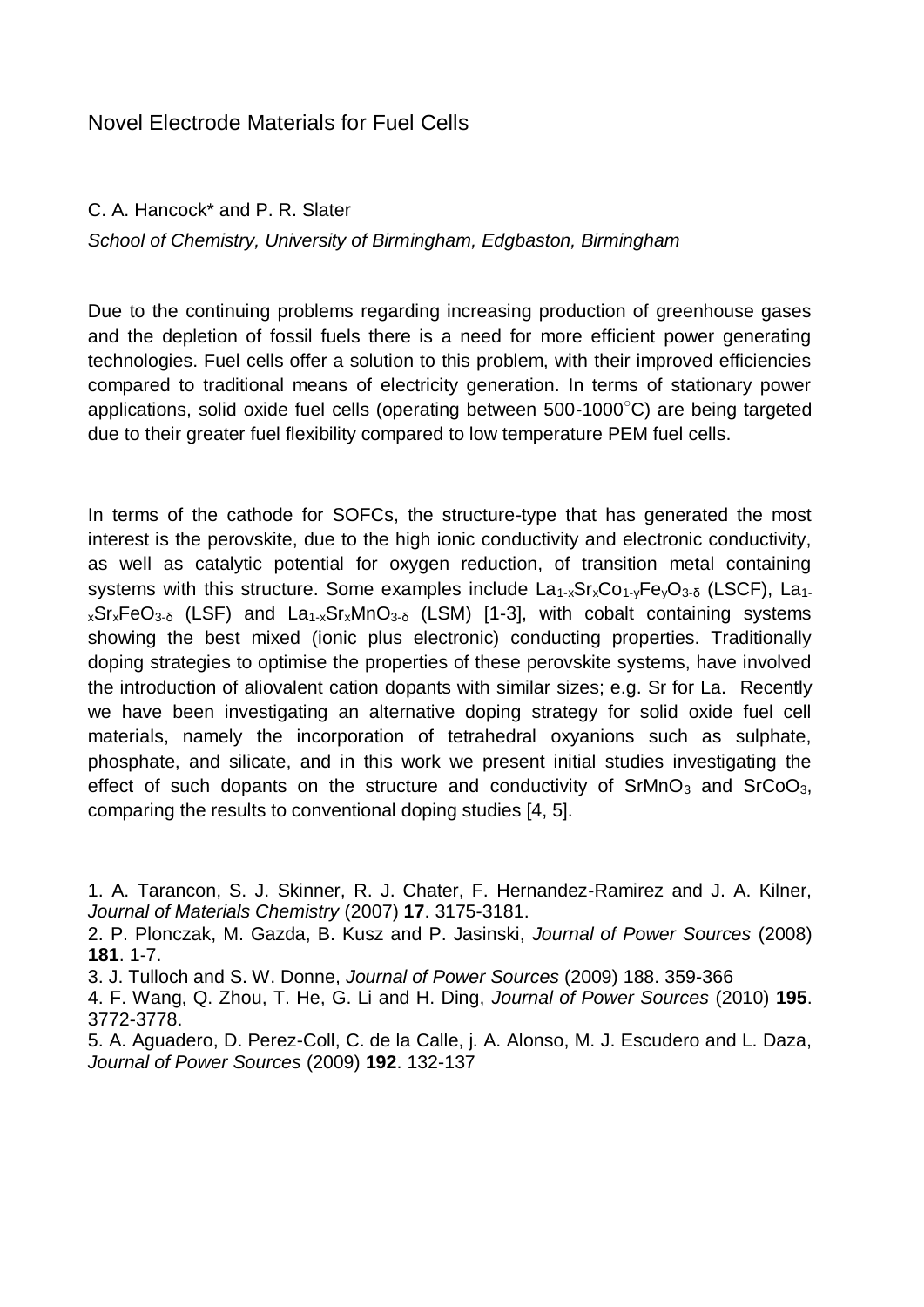Modelling and NMR Studies of Defect Sites and Conduction Pathways in Apatite-type Electrolytes for Solid Oxide Fuel Cells

Pooja M. Panchmatia\*a, Alodia Orerab, Peter R. Slaterb, John V. Hannac, Mark E. Smithb, M. Saiful Islama *aDepartment of Chemistry, University of Bath bSchool of Chemistry, University of Birmingham* c*Department of Physics, University of Warwick*

The viability of low carbon energy technologies such as fuel cells is crucially dependent on the fundamental properties of the component materials. Apatite-type silicates/germanates are attracting considerable interest as new oxide ion conducting electrolytes for use in solid oxide fuel cells [1]. However, a complete atomic-scale understanding of their local structural and conduction properties is still lacking. Here, we utilise a combined spectroscopic and computational approach to elucidate the defect characteristics and conductivity mechanisms in the apatite germinate La8Y2Ge6O27, which exhibits high oxide-ion conductivity and high oxygen excess. Through modelling and solid state 17O NMR data we show that the interstitial oxide ion defects are associated with the Ge leading to the formation of five coordinate Ge. In addition, we show that the migration of these defects occurs via cooperative mechanisms involving the framework tetrahedral. Recent studies of water incorporation and local O-H configurations in Si and Ge-apatites are also discussed [2], which extends previous work on gallate ionic conductors [3].

[1] L. Malavasi, C. A. J. Fisher, M. S. Islam, *Chem. Soc. Rev.*, 39, 4370 (2010)

[2] P. M. Panchmatia, A. Orera, E. Kendrick, J. V. Hanna, M. E. Smith, P. R. Slater, M. S. Islam, *J. Mater. Chem.*, 20, 2766 (2010)

[3] E. Kendrick, J. Kendrick, K. S. Knight, M. S. Islam, P. R. Slater, *Nature Mater.,* 6, 871(2007)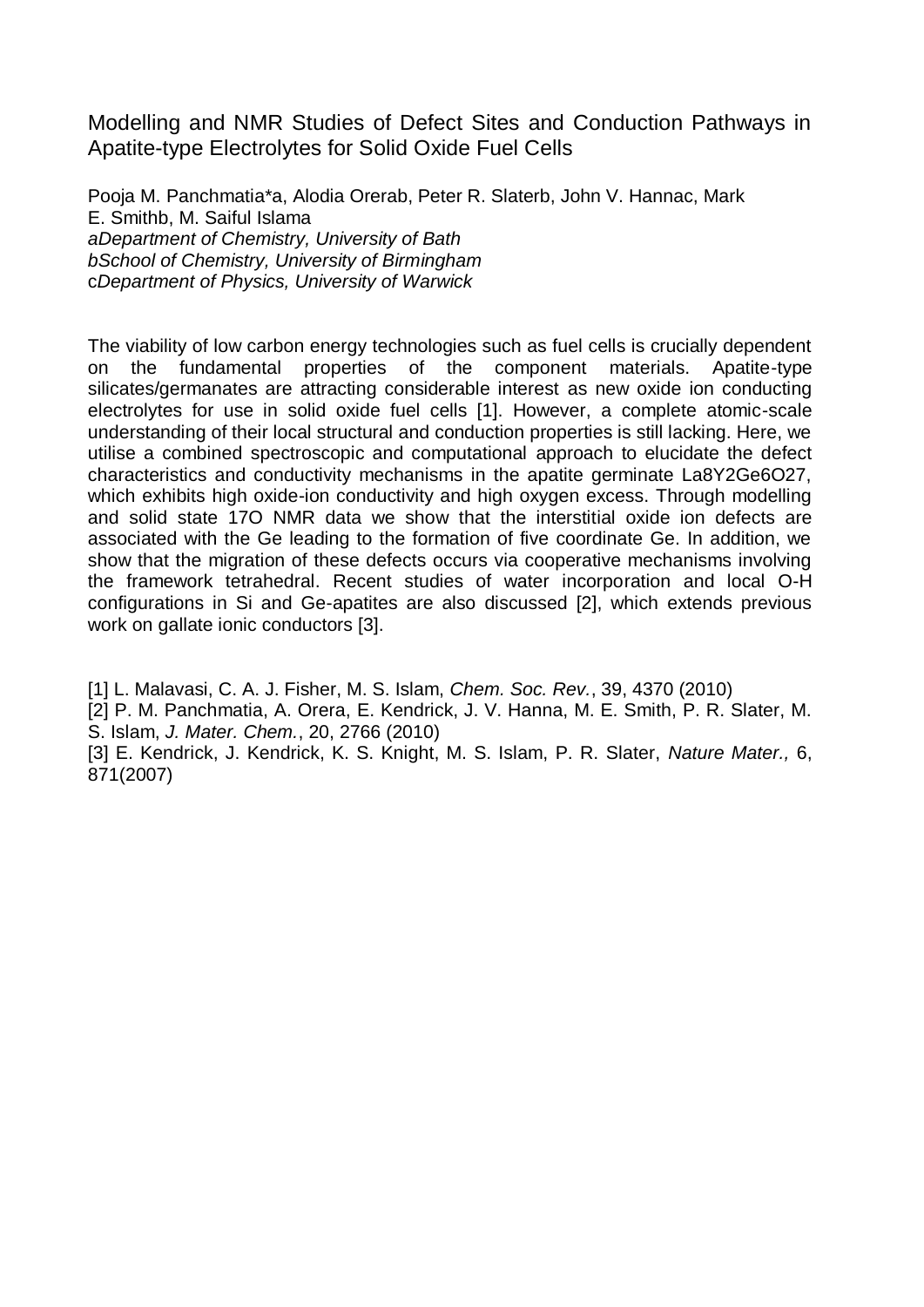Interfacial Strain Effects in Oxide Ion Conducting Multilayer Heterostructures: Undoped Ceria/Ionic Conductor Systems

S.N. Cook<sup>1\*</sup>, J.M. Perkins<sup>1</sup>, S. Fearn<sup>1</sup>, C.M. Rouleau<sup>2</sup>, H.M. Christen<sup>2</sup>, D. Pergolesi, E. Traversa, D.W. McComb<sup>1</sup>, J.A. Kilner<sup>1</sup>

- *1. Department of Materials, Imperial College London, UK*
- *2. Center for Nanophase Materials Sciences, Oak Ridge National Laboratory, USA*
- *3. National Institute for Materials Science (NIMS), Tsukuba, Japan*

The study of thin film multilayer oxide heterostructures has been of significant interest over the past few years due to several publications reporting the ability to manipulate ionic conductivity at heterointerfaces. Further study of this effect could be of great significance in the development of materials solid oxide fuel cell and oxygen separation membrane applications.

In this work we investigate the behaviour of several multilayer systems with alternating insulating (CeO<sub>2</sub>) and oxide ion conducting layers (Ce<sub>1-x</sub>R<sub>x</sub>O<sub>2-x/2</sub> (R = Sm, Nd or Y) or YSZ (8 mol%  $Y_2O_3$ ). All samples were grown by pulsed laser deposition on (100) oriented single crystal MgO substrates and grew in a cube on cube configuration. Interfacial density was increased for each system while maintaining an overall thickness throughout to allow separation of interfacial behaviour. Conducting layers of doped ceria and YSZ were chosen to vary the lattice misfit between -0.75% to +3.7%.

The conductivity behaviour of these samples was measured using impedance spectroscopy allowing correlation of sample conductivity to both interface density and misfit. The nature of the charge carrier has been investigated using isotopic exchange and SIMS and the structure, by X-ray diffraction and TEM.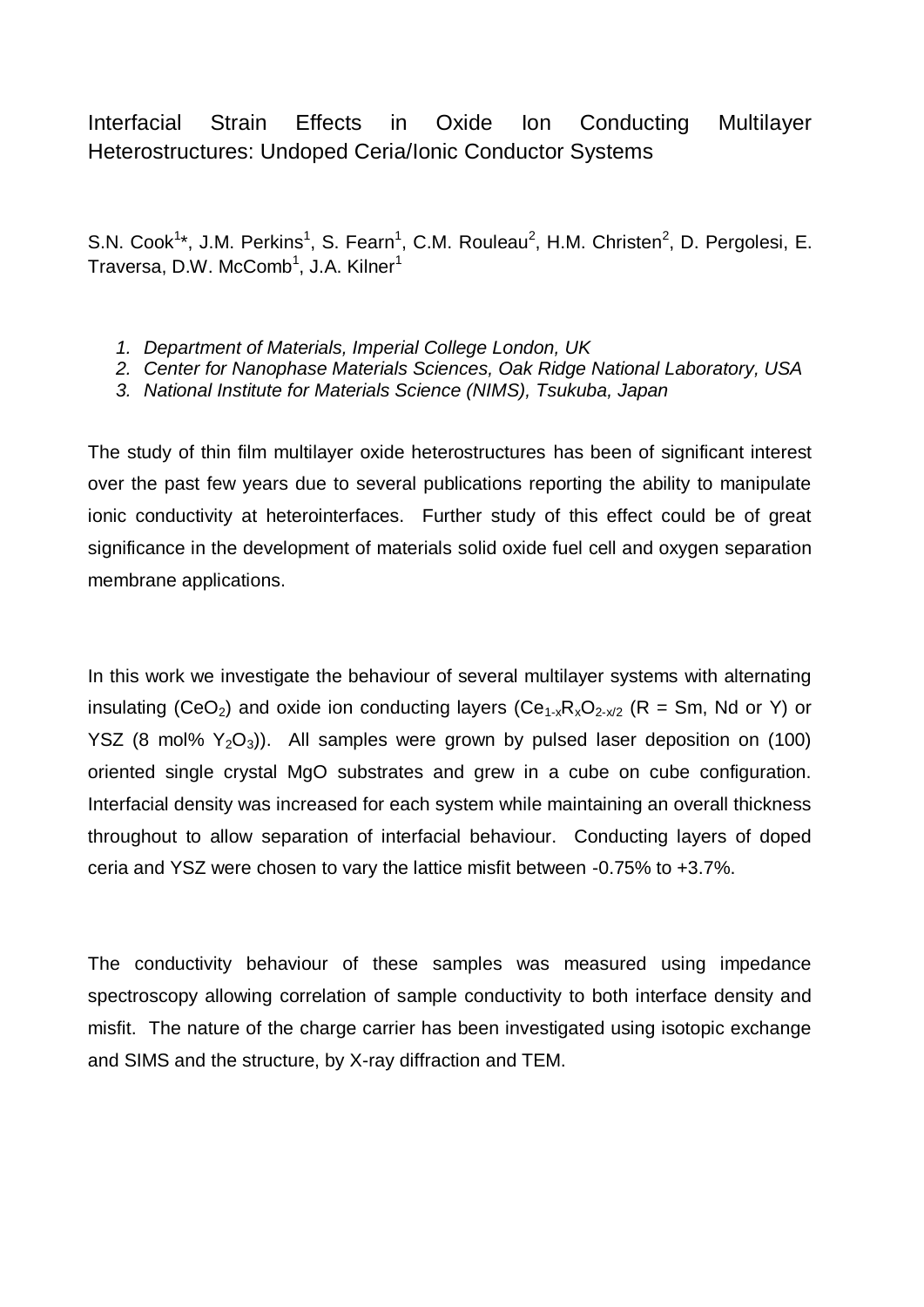## Thirty Years Of The Solid State Group

Alan Chadwick *Functional Materials Group School of Physical Sciences University of Kent Canterbury, Kent CT2 7NH*

In December 1980 an informal meeting was held a University College, London to consider the status of solid state chemistry in the UK. This resulted in the formation of the *Polar Solids Group*, which through a number of mergers and changes of name is now the present *Solid State Chemistry Group of the Royal Society of Chemistry*. This talk will present a light-hearted review the history of the Group and the growth of solid state chemistry and materials chemistry from niche areas in the 1980s to major pillars of current chemical research. The review will include coverage of the significant meetings, events and people that were instrumental in developing these areas in the UK. The talk will conclude with a forward look to possible future developments in solid state chemistry.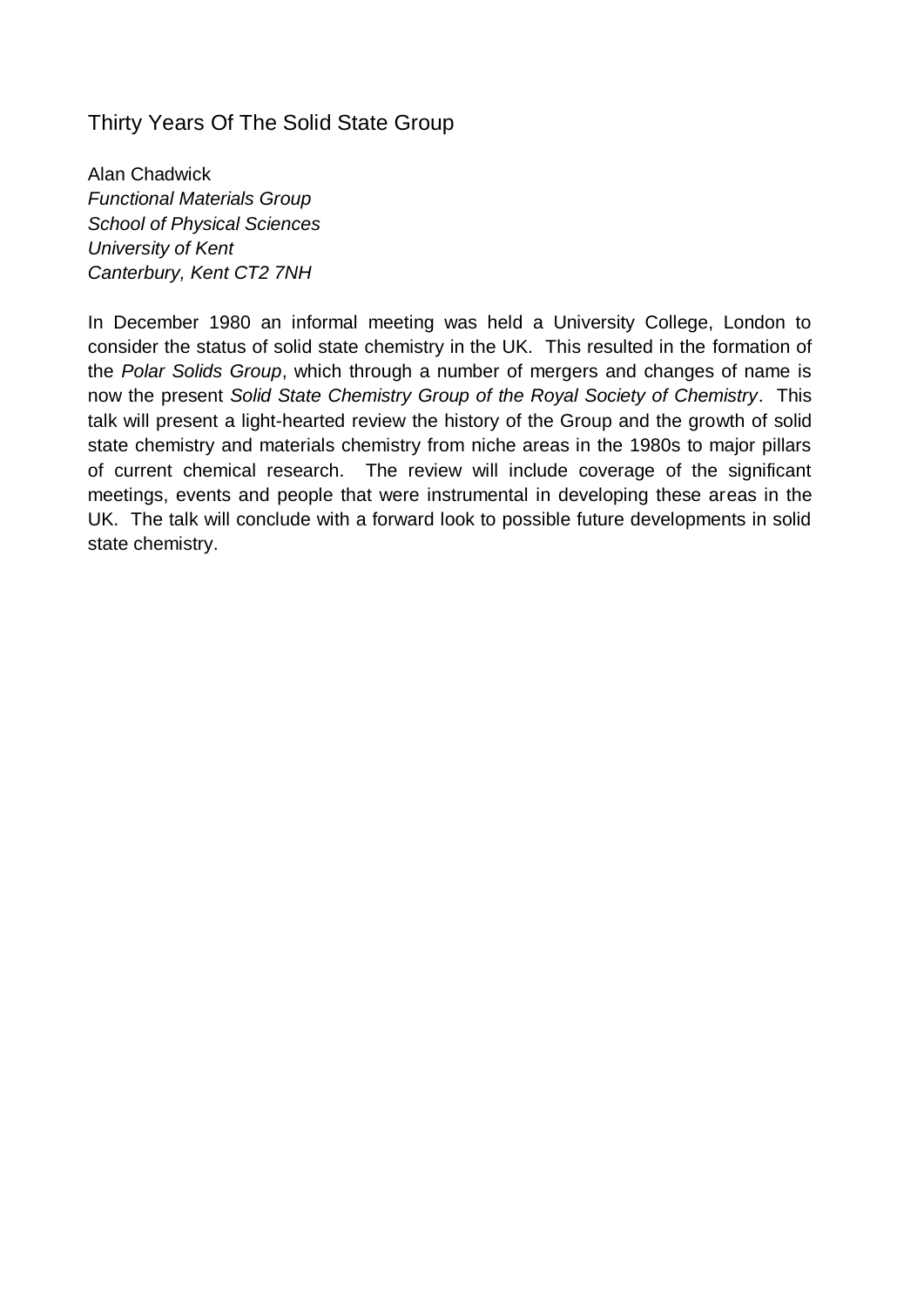## Heterogeneous oxidation catalysts surface

David Willock

*Cardiff Catalysis Institute, School of Chemistry, Cardiff University.*

*willockdj@cardiff.ac.uk*

In this presentation we will look at the use of periodic DFT methods for the simulation of catalyst surfaces. We will focus on oxidation chemistry using oxides and metal particles supported on oxides. To describe transition metal oxides some approach beyond gradient corrected DFT or Hartree Fock theory is required. We have used the DFT+U approach to study the defective surface of  $MoO<sub>3</sub>$ , adsorption of dioxygen and C-H bond activation in methane as an example and show how the Hubbard U parameter leads to electron localisation on the reduced surface.

This method can also be applied to metal oxides with magnetic ordering, such as  $Fe<sub>2</sub>O<sub>3</sub>$ . Recent experimental work on Au supported by iron oxide has shown high activity for the CO oxidation reaction. The early time products of this reaction have been analysed using a temporal analysis of products reactor (TAP) with the unexpected observation that some of the CO dissociates over the catalyst. We use DFT+U calculations to look at the adsorption of  $O<sub>2</sub>$  at the metal/oxide interface and show that CO dissociation is possible if it occurs at the same time as  $O<sub>2</sub>$  bond scission.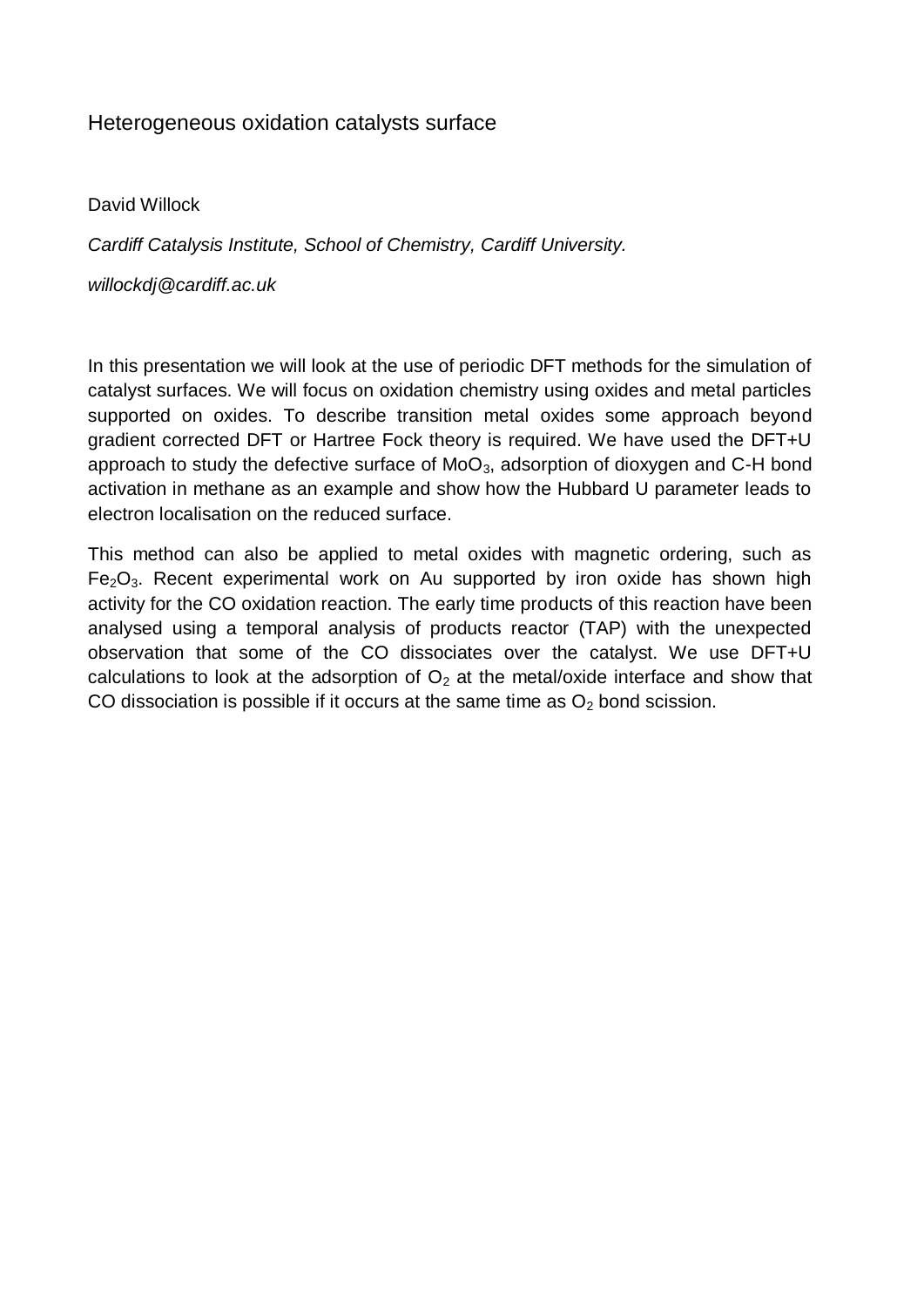## Molecular modelling of the adsorption of uracil molecules on gold surfaces

Simona Irrera, Nora H De Leeuw

*Department of Chemistry, University College London WC1H 0AJ, UK e-mail s.irrera@ucl.ac.uk*

Supramolecular films on surfaces are of increasing interest owing to their applications in functionalized surface-based technologies. These structures can interact through covalent bonds to the surface atoms but the assembled films are organised by noncovalent interactions, i.e. hydrogen-bonds and van der Waals forces.

We have focused on the DNA/RNA bases and their noncovalent base-pairing interactions to gain structural and morphological information on the possible 2D mismatch pairings between bases, which can sometimes lead to tumours. Our work

aims to acquire a deeper understanding of the ordering and functionality of complex structures of biological interest on metal surfaces.

Here we present the results of our plane-wave Density Functional Theory calculations of the adsorption of uracil on two surfaces of gold, Au(100) and Au(111). The differences and similarities of adsorption and assembly modes between the surfaces help our understanding of the role of the



Figure 1

substrate in comparison to the lateral noncovalent intermolecular interactions. A systematic analysis of the adsorption of uracil molecules on Au(100) and Au(111) has been undertaken. In Fig. 1 we highlight the preferred adsorption mode of enol uracil on Au(100). Results are compared with previous STM findings<sup>1</sup>.

#### **References**

[1] Th. Dretschkow, A. S. Dakkouri, Th. Wandlowski *Langmuir* **1997** 13 2843-2856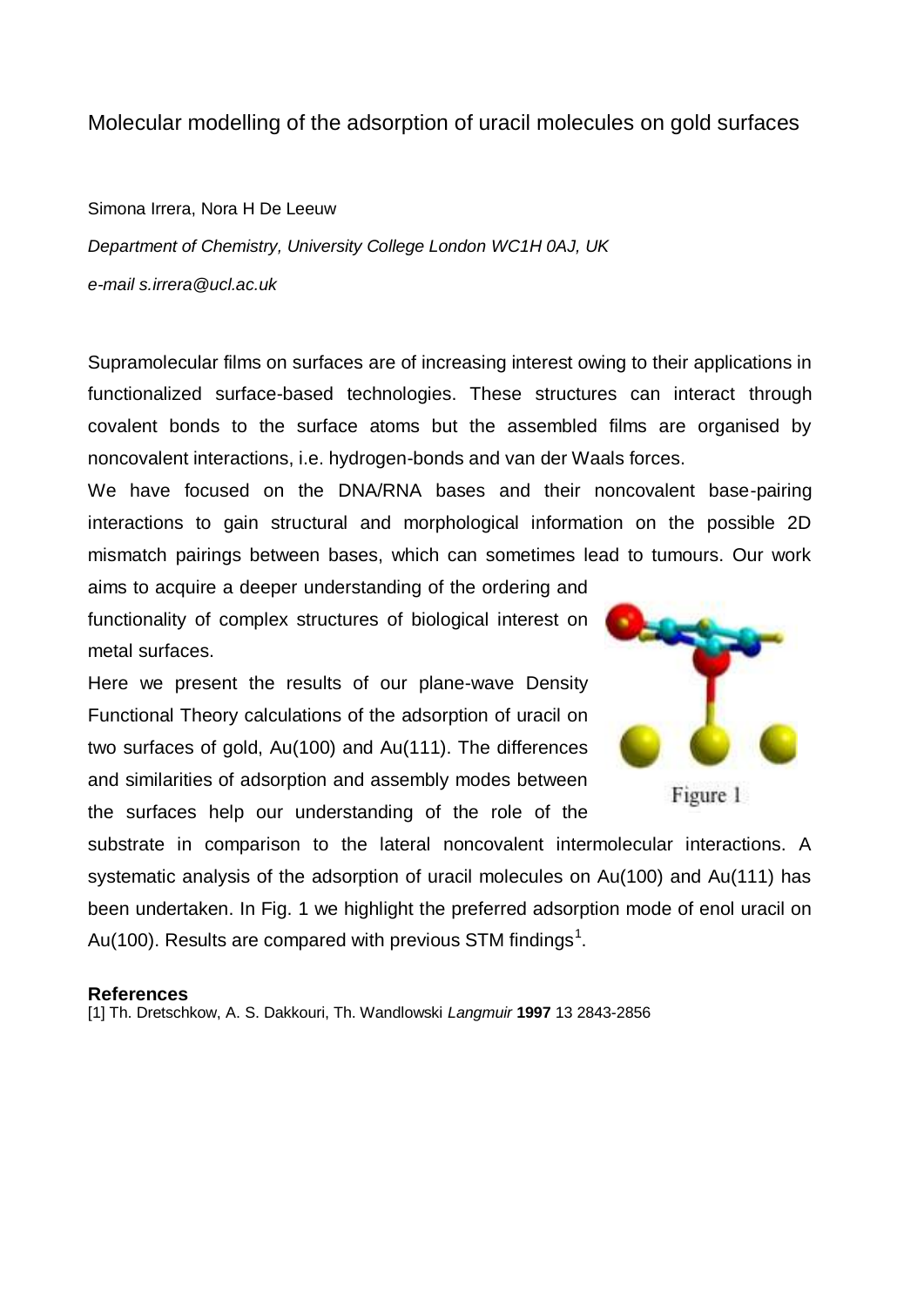## An *ab initio* Description of the Bulk and Surface Structures of UO<sub>2</sub> using GGA+U and Occupation Matrix Control

A. J. Devey\*

AWE Aldermaston, Reading, Berkshire, RG7 4PR

The study of the bulk and surface properties of  $UO<sub>2</sub>$  has been a major research topic for at least the past 70 years, and interest in the structure, stability and catalytic behaviour of the surfaces of this material has greatly intensified in the past decade<sup>1</sup>. Nonetheless, in spite of numerous attempts a sound first-principles description of the bulk and surface properties of this important material has proven elusive.

In this work we demonstrate the major difficulties that have been encountered in the search for an accurate *ab initio* description of UO2. It is well known that the correlation effects associated with the two  $5f$ -orbital electrons in the outer shell of  $U^{4+}$ leads to the erroneous prediction of the ground state electronic and magnetic behaviour; it is also well known that these errors can be *prima facie* corrected by the judicious application of a Hubbard-like U term. Recently, it has been pointed out<sup>2</sup> that this treatment leads to the problematic prediction of metastable states, where during electronic relaxation simulations the *5f* electrons become "trapped" in states which do not correspond to the true ground state of the system. This has been shown to have a particularly strong effect with regards to the calculation of defect energies, where large errors have been noted.

In this work we extend this treatment to the surfaces of UO<sub>2</sub>. The sole *ab initio* study of  $UO_2$  surfaces<sup>3</sup> present in the literature did not consider the  $5f$  electron correlations, and as such incorrectly predicted  $UO<sub>2</sub>$  to be metallic. We demonstrate that while the application of the U parameter corrects this, it is still not possible to converge the surface energies of any of the three most commonly observed surfaces, namely the (111), (110) and (100). However, by combining the monitoring of orbital occupancies and the Hubbard-like term the difficulties in the description of the surfaces of  $UO<sub>2</sub>$  are overcome. We demonstrate a novel methodology which determines the ground state for slabs of increasing thicknesses, until convergence of the surface energy is ensured. The resulting (100), (110) and (111) surfaces are energetically and structurally in excellent agreement with those determined from experimental and atomistic-based theoretical studies.

[1] H. Idriss, *Surface Science*, **65**, 67 (2010)

[2] B. Dorado, B. Amadon, M. Freyss, M. Bertolus, *Phys. Rev. B*, **79**, 235125 (2009)

<sup>[3]</sup> F. Skomurski, R. C. Ewing, A. L. Rohl, J. D. Gale, U. Becker, *Am. Mineralogist*, **91**, 1761 (2006)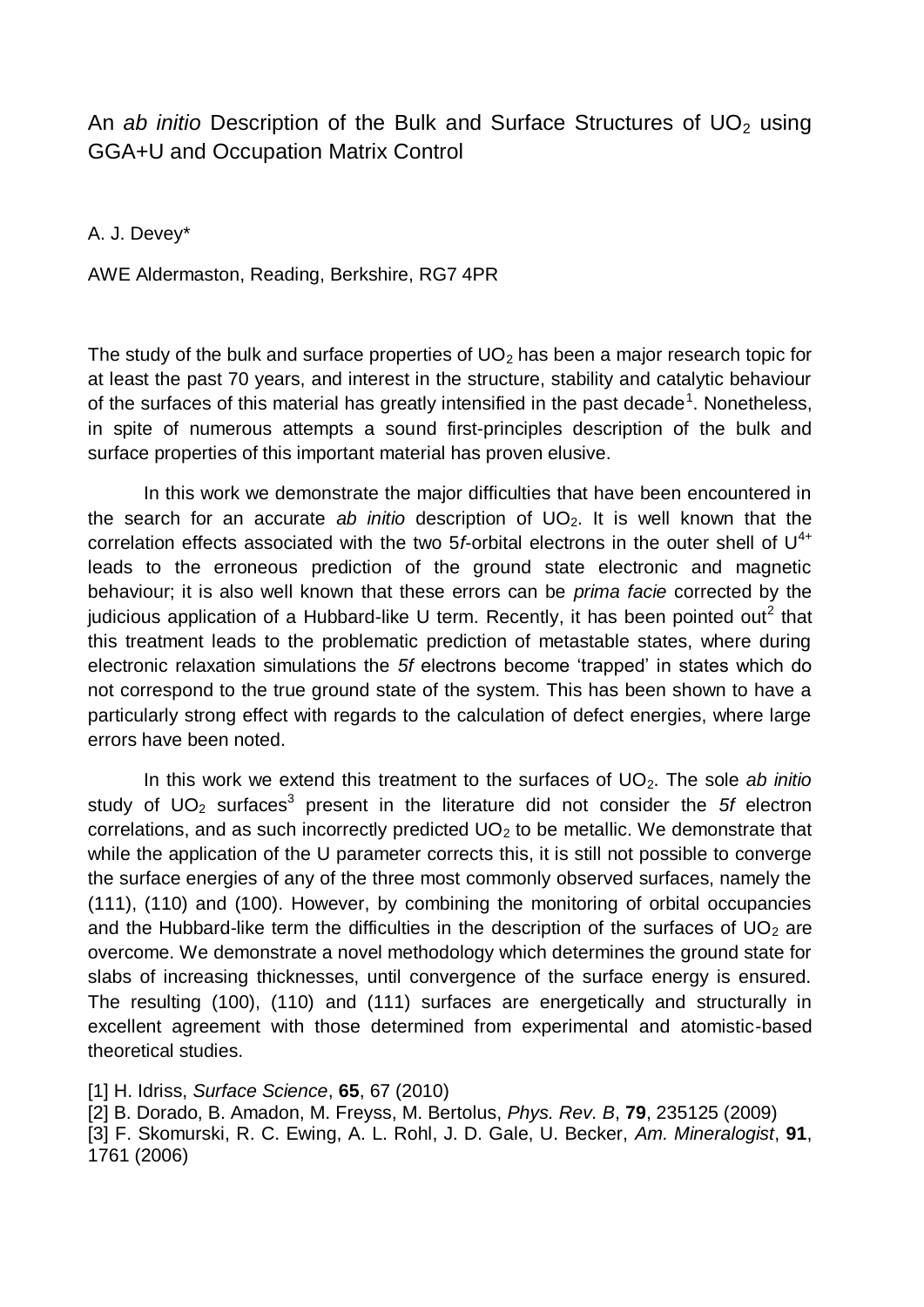# The Interesting Chemistry of some Thallium Containing Oxides: An Explanation and a Prediction.

David. O. Scanlon, Aoife B. Kehoe, Kalle M. Korpela and Graeme W. Watson *School of Chemistry and CRANN, Trinity College Dublin, Dublin 2, Ireland.*

The ground state electronic structure of thallic oxide  $(Tl<sub>2</sub>O<sub>3</sub>)$  has remained contentious for decades. It has been known for some time that  $T_2O_3$  displays metallic conductivity but there has been no consensus as to whether this is an intrinsic property of the stoichiometric phase, or arises from oxygen deficiency in Tl<sub>2</sub>O<sub>3-x</sub>. Recent GGA-DFT calculations predict  $T_2O_3$  to be a semi-metal, possessing a single band that disperses across the Fermi energy, with the Fermi level sitting near the top of the O 2*p* valence band. XPS experiments, however, report that the Fermi level lies about 1.1 eV above the main valence band edge. Optical absorption experiments add another level of complexity to this puzzle, finding optical band gaps of  $\sim 2.5-2.7$  eV. In this presentation we use GGA-DFT and the screened hybrid density functional HSE06 to explain these reported inconsistencies and outline the correct ground state electronic structure of  $T<sub>2</sub>O<sub>3</sub>$ . We also use the insights gained from this study, to predict a novel thallium containing transparent conducting oxide, which shows the greatest potential thus far for bi-polar TCO applications.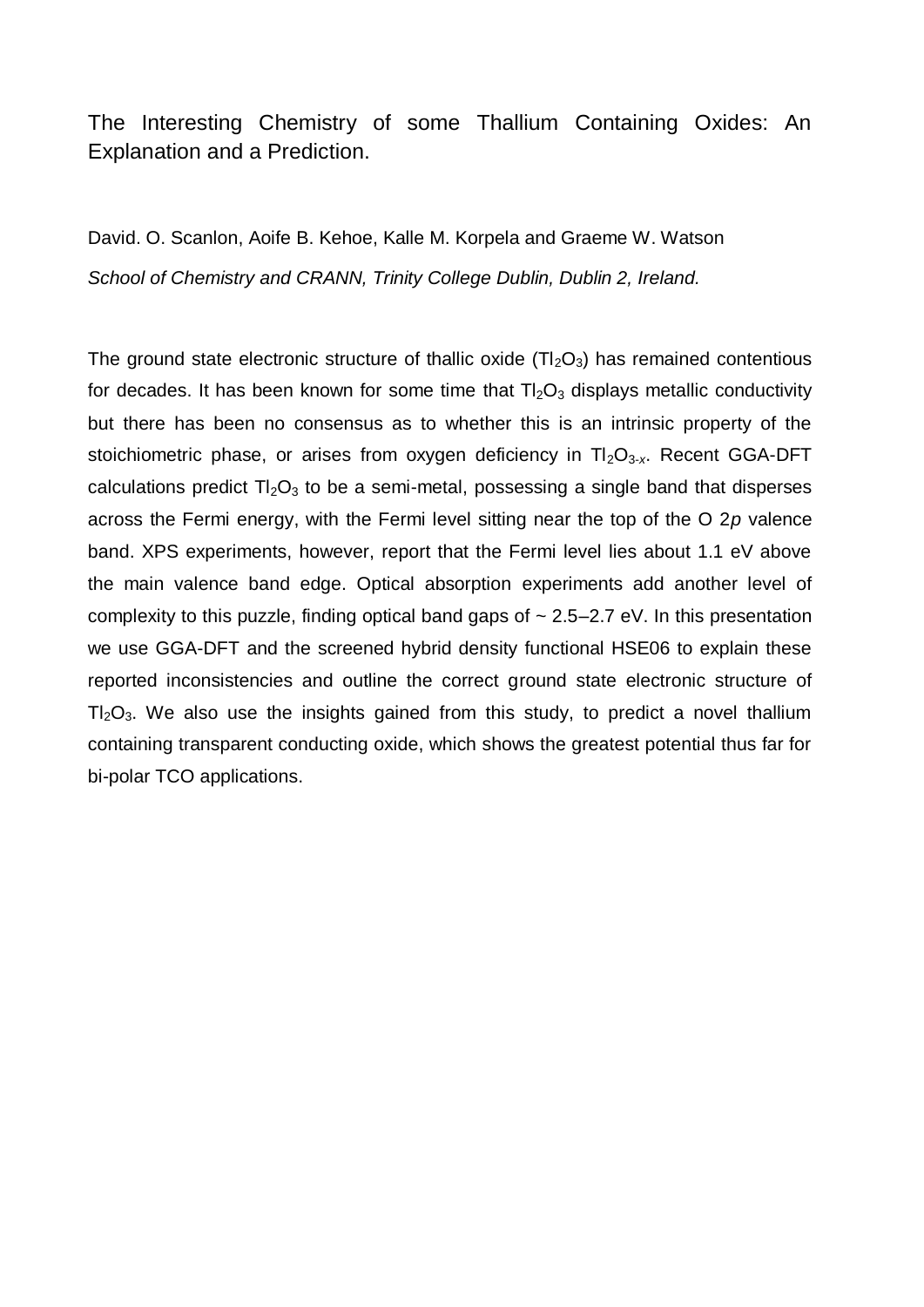The impact of the local environment on the Kondo screening of a high-spin atom

Dr. Cyrus F. Hirjibehedin

*London Centre for Nanotechnology Department of Physics & Astronomy Department of Chemistry UCL*

Kondo screening is a many-body phenomenon arising from the interaction between a localized magnetic moment and the conduction electrons in a metal. Spin 1/2 Kondo systems have been investigated extensively in theory and experiments. However the magnetic atoms that give rise to the Kondo effect in metals often have a larger spin, which makes the properties of the system more complex. Using a low-temperature scanning tunneling microscope, we explore the Kondo effect of individual high-spin magnetic atoms on surfaces. Using a combination of elastic and inelastic tunneling spectroscopy, we determine the spin of the atom and explore its impact on the Kondo resonance. We demonstrate that the local magnetic anisotropy plays a decisive role in the physics of Kondo screening. In addition, we can tune the Kondo resonance through other parameters, such as coupling to a neighboring unscreened spin and a magnetic field.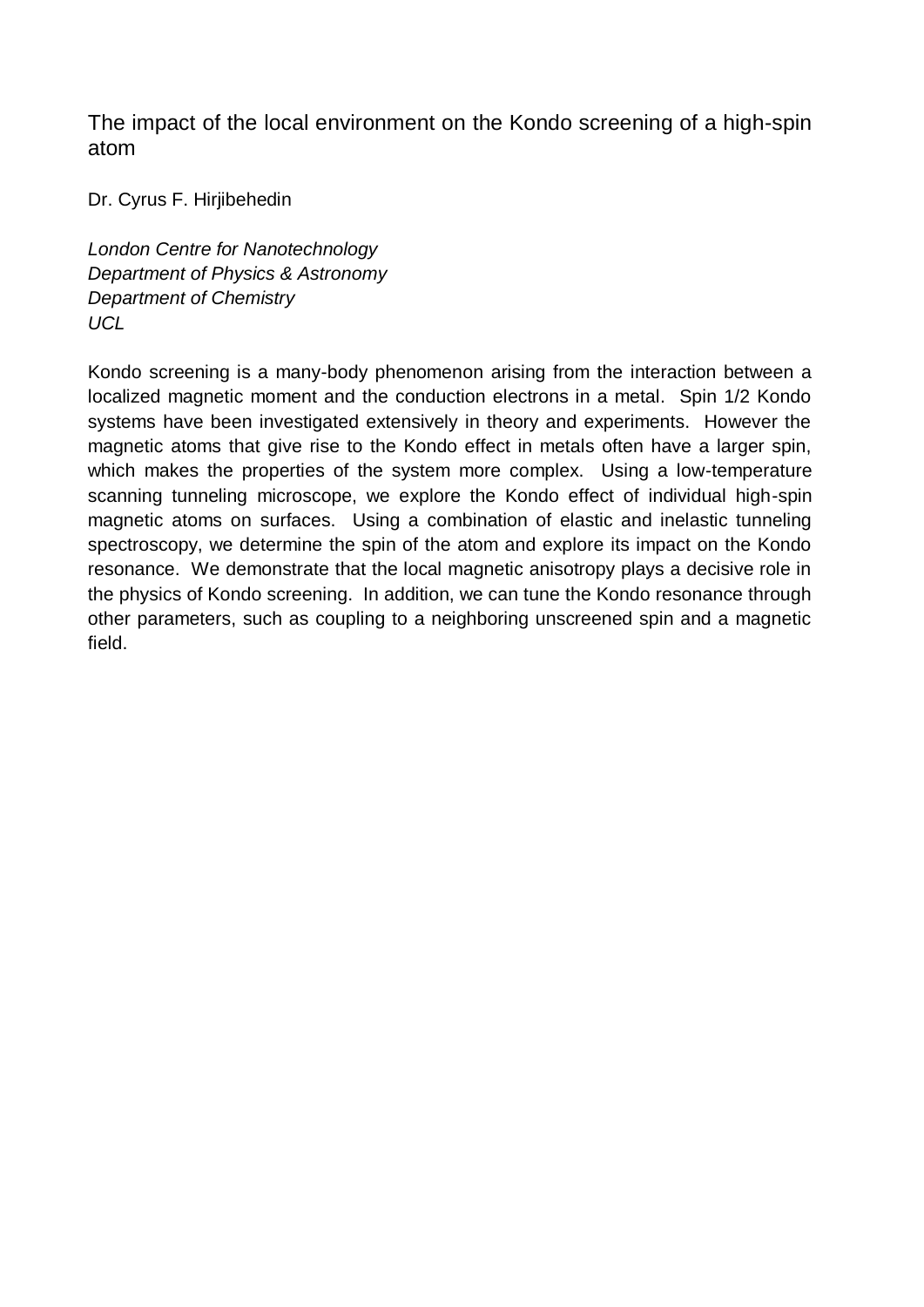The Role of Interstitial Iron in the Magnetism and Superconductivity of Iron **Chalcogenides** 

E. E. Rodriguez, $*^1$  C. Stock,<sup>1</sup> N. P. Butch,<sup>2</sup> J. Paglione,<sup>2</sup> and M. A. Green<sup>3</sup>

- *1. NIST Center for Neutron Research, National Institute of Standards and Technology, 100 Bureau Dr., Gaithersburg, MD 20899, U. S. A.*
- *2. Center for Nanophysics and Advanced Materials, Dept. of Physics, University of Maryland, College Park, MD 20742, U.S.A.*

In 2008, the field of superconductivity received one of its largest boosts since the cuprates with the arrival of the iron-based superconductors. While the first compounds were mostly oxypnictides and pnictides such as  $LaO<sub>1-x</sub>F<sub>x</sub>FeAs$  and  $Ba<sub>1-x</sub>K<sub>x</sub>Fe<sub>2</sub>As<sub>2</sub>$ , the number of members expanded with the discovery of superconductivity in iron chalcogenides. For the latter compounds, we discuss the role that the interstitial iron atoms play in determining the type of magnetic ordering that takes place, and whether superconductivity is expressed at all. First, we present neutron scattering measurements of the phases  $Fe_{1+x}Te$  for  $x = 0.07$ , 0.12, and 0.18. The x in  $Fe_{1+x}Te$ corresponds to interstitial iron located between the two-dimensional sheets of edgesharing FeTe<sub>4</sub> tetrahedra (See Figure). The low energy spectrum (0.5 meV to 10 meV) of the magnetic excitations will be presented as well as neutron polarized diffraction experiments that detail the nature of the magnetic ordering. Second, we present a *chemie douce* technique that topotactically de-intercalates the interstitial iron from the lattice. Our analysis of the neutron inelastic data of de-intercalated samples indicates that paramagnetism from this interstitial iron is detrimental to superconducting properties, supporting our magnetization measurements that show how the superconducting volume fraction is indeed increased as the amount of interstitial iron is removed. Diffraction results detailing changes in key structural parameters and magnetic ordering will also be presented.

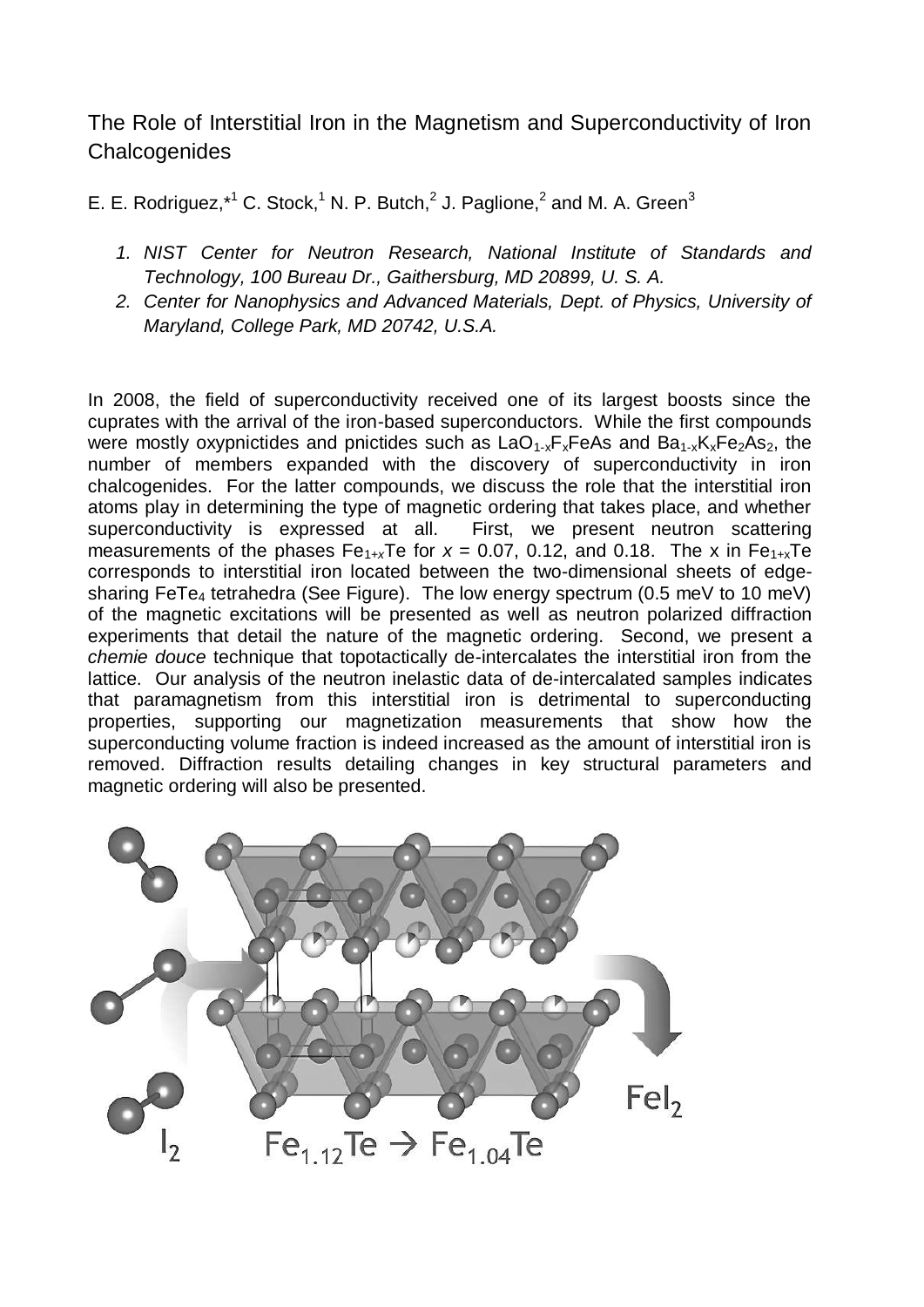Structure – property relationships in quaternary manganese pnictides *A*Mn*Pn*F (*A* = Ba, Sr, *Pn* = P, As, Sb)

Christina Drathen <sup>1\*</sup> and Serena Margadonna<sup>1</sup>

<sup>1</sup>*School of Chemistry, University of Edinburgh, Edinburgh, EH9 3JJ, UK*

The discovery of superconductivity in iron pnictides has led to an enormous interest in layered materials adopting the tetragonal ZrCuSiAs-type structure. The "1111" *RE*FeAsO parent materials are poor metals showing magnetic instabilities at low temperatures. Numerous iron based compounds have been studied, but also isostructural  $R_E T_M P nO$  materials ( $R_E$  = rare earth;  $T_M$  = transition metal;  $P n$  = pnictide) have been investigated in order to understand the interplay of structure, magnetism and superconductivity. Although their physical properties depend on the number of delectrons on  $T_M$  – ranging from non-magnetic through to ferromagnetic and antiferromagnetic ( $T_M$  = Zn, Co, Mn, respectively) – they can be tuned by chemical substitution in the insulating [*RE*O] layer.

Our research focused on the investigation of related manganese fluoride compounds *A*Mn*Pn*F (*A* = Sr, Ba; *Pn* = P, As, Sb), whose electronic/ magnetic response is expected to be different from the superconducting Fe- and Ni- materials (half-filled pseudo closed shell –  $3d<sup>5</sup>$  vs even number of d-electrons). Variable temperature synchrotron X-ray and neutron powder diffraction, resistivity and magnetic measurements were employed to carefully map the electronic, magnetic and structural phase diagrams. Substitution of the pnictide enhances the magnitude of the  $Mn^{2+}$  (S = 5/2) moments and the electrical conductivity whereas replacement of the alkaline metal (Sr  $\rightarrow$  Ba) alters the physical properties drastically whilst maintaining the ZrCuSiAs structure.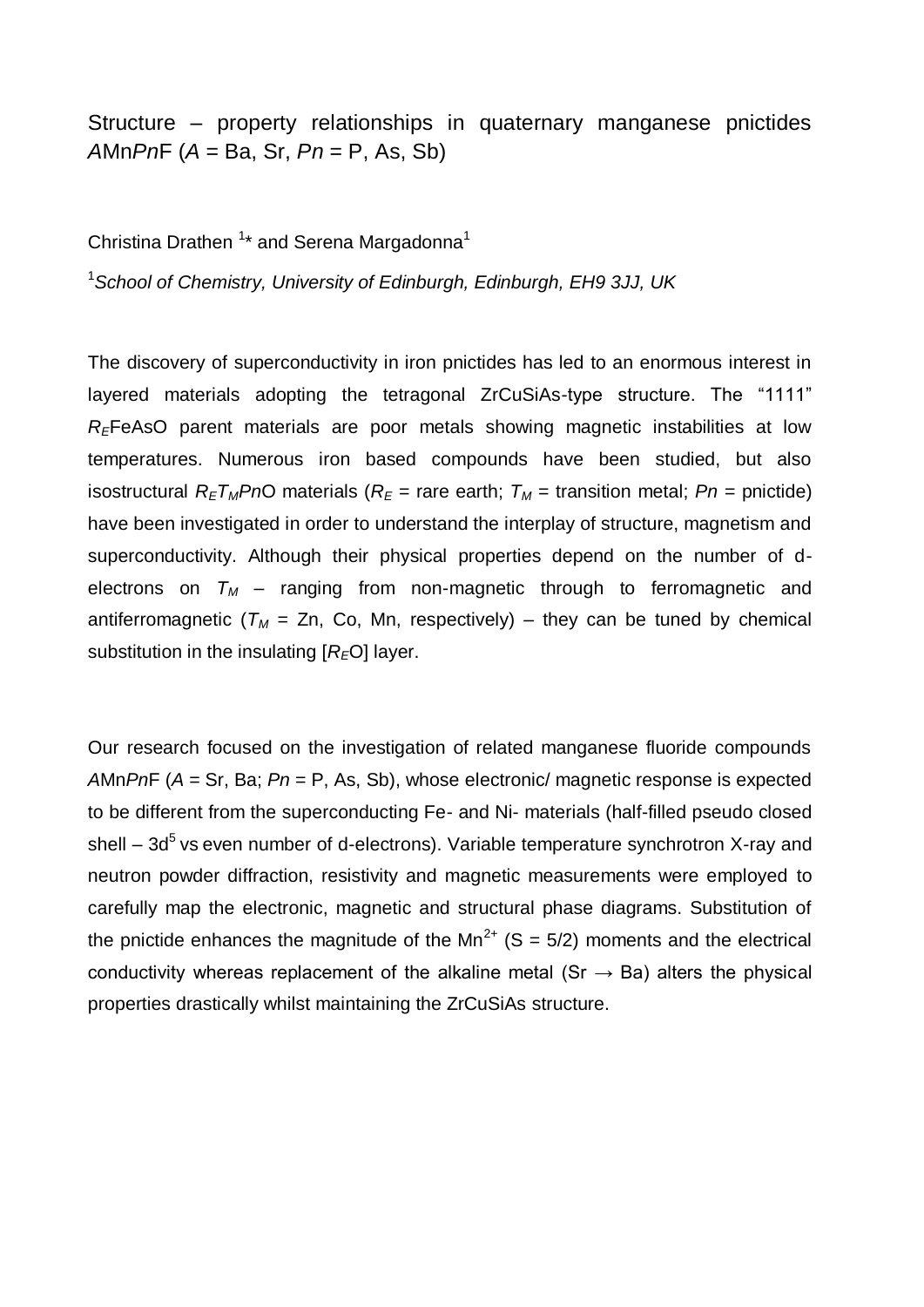## Rare Earth Substituted Multiferroic BiFe $O<sub>3</sub>$

Christopher M. Kavanagh\*, Philip Lightfoot and Finlay D Morrison

*Department of Chemistry, University of St Andrews, St Andrews, KY16 9ST*

 $BiFeO<sub>3</sub>$  is one of the most widely studied multiferroic materials because of its magnetoelectric properties (i.e. ferroelectric, with a high Curie temperature,  $T_c \sim 810 -$ 830 °C, and antiferromagnetic with T<sub>N</sub> ~ 370 °C)<sup>1</sup>. The study and application of BiFeO<sub>3</sub> is hindered by its thermal metastability and overriding electrical conduction due to nonstoichiometry<sup>2</sup>. One common approach to improve the properties is by substitution of the volatile  $Bi^{3+}$ . In this case we dope BiFeO<sub>3</sub> with lanthanum (Bi<sub>1-x</sub>La<sub>x</sub>FeO<sub>3</sub>) and neodymium  $(Bi<sub>1</sub>Wd<sub>v</sub>FeO<sub>3</sub>)$ . This results in improve stability of the perovskite phase.

We have investigated structural transitions as a function of temperature and degree of doping using a number of different techniques including XRD and electrical impedance spectroscopy. We propose a series of transitions from R3c - Imma ( $x = 0.3$ ) - Pbnm ( $x \le$ 50) within the lanthanum doped system (BLFO). In contrast the neodymium doped system shows the existence of a Pbam phase (R3c – Pbam – Pbnm). Electrical characterisation of the materials are also discussed.

<sup>1</sup>G. Catalan & J.F Scott, *Adv. Mater.*, **21** (24), 2463, 2009.

<sup>2</sup> W. Eerenstein, F.D. Morrison, J. Dho, M.G. Blamire, J.F. Scott & N.D. Mathur, *Science*, **307** (5713), 1203a, 2005.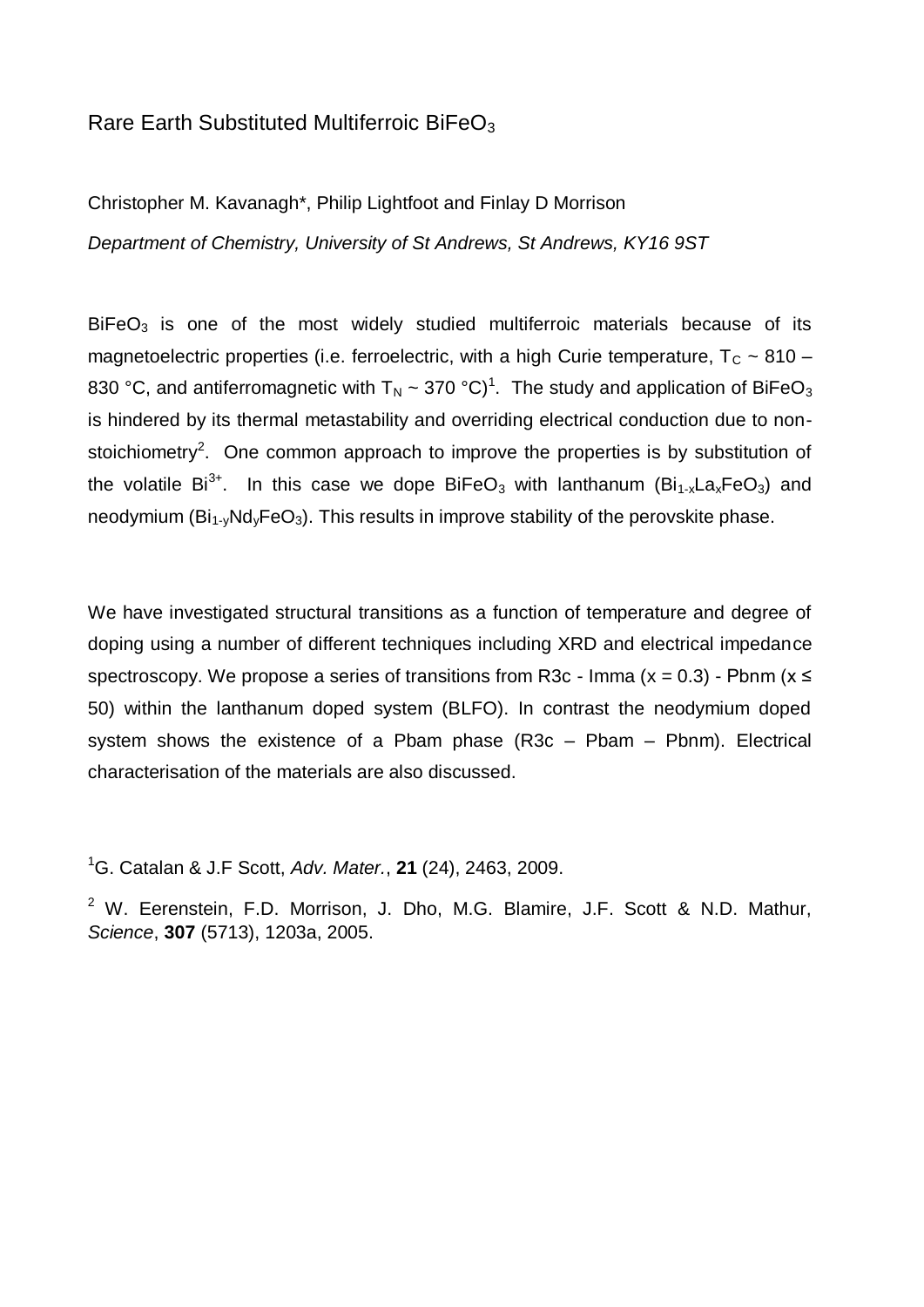## Insulator-metal transitions in vanadium oxides

#### Dr. Serena Corr

#### School of Physical Sciences, University of Kent

#### Abstract

Vanadium oxide materials have received considerable attention not only for their potential uses in a number of technological applications, but also because of the interesting physics associated with the metal-insulator transitions displayed by a number of these oxides. In this talk, I will describe several synthetic routes for the preparation of vanadium oxide nanostructures and discuss our observations of the structure, morphology and electrical properties of these materials. The electrical property changes in rutile VO<sub>2</sub> raise a number of interesting questions, particularly the structural nature of the material at the transition temperature. There has been a lot of confusion about structural changes at this famous transition because of a lack of direct information on the local variation of the atomic positions. I will

show synchrotron x-ray total scattering studies and reverse Monte Carlo simulations of the structural changes occurring in rutile VO<sub>2</sub> as it goes through its metal-insulator transition. By adopting these methods of structural analysis, we have shown that there is no evidence for intermediates upon heating up the material, nor fleeting signatures of the metallic phase at room temperature, as hinted in some of previous studies. The findings are vital to better understanding the nature of the transition.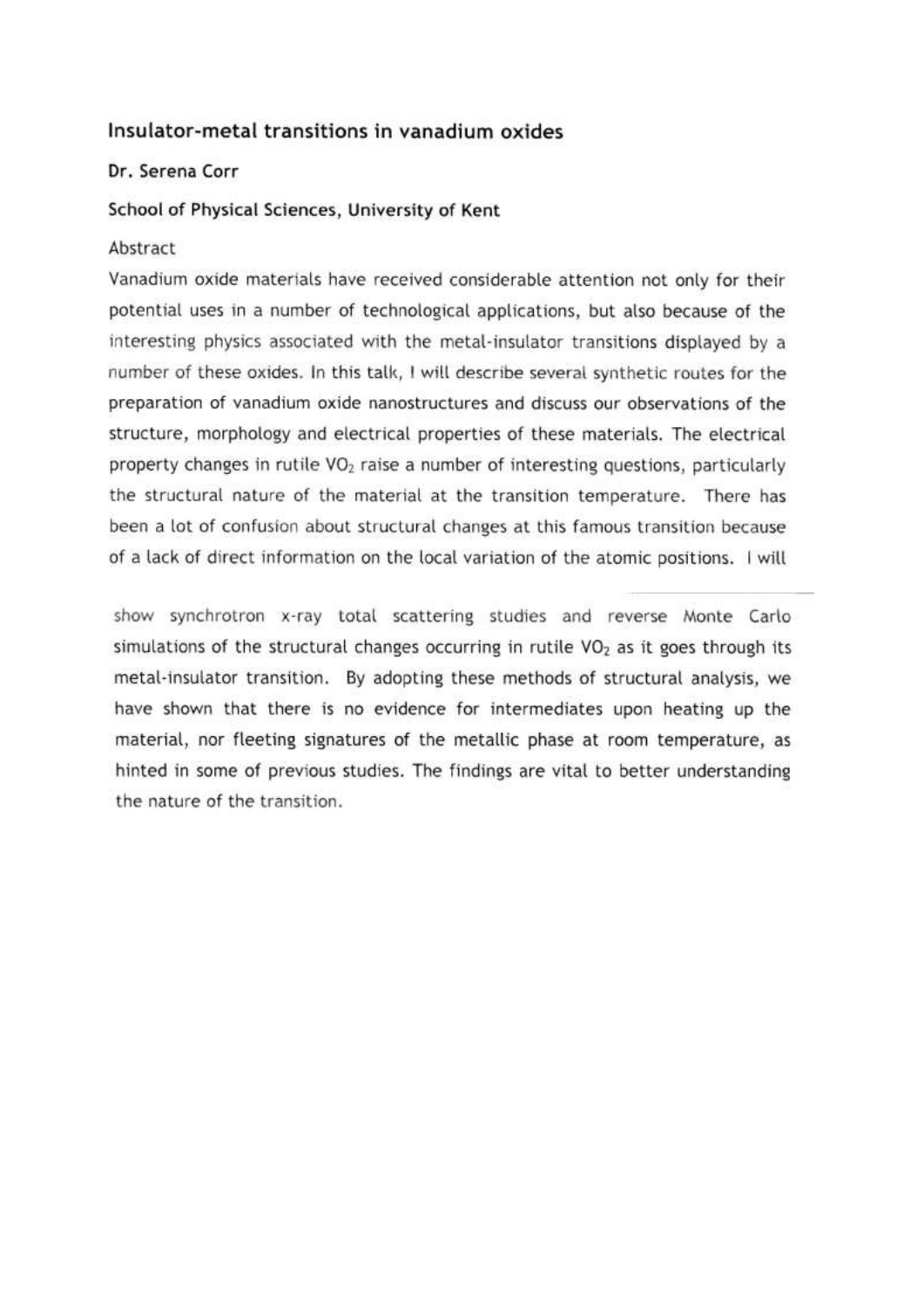# **Posters**

| Dr Mark S D<br>Read                 | <b>AWE</b>                       | An ab initio Description of the Bulk and Surface Structures of UO <sub>2</sub> using<br>GGA+U and Occupation Matrix Control                                         |
|-------------------------------------|----------------------------------|---------------------------------------------------------------------------------------------------------------------------------------------------------------------|
| Miss Sarah J<br>Ewing               | Heriot Watt<br>University        | Solvothermal Synthesis of Indium Selenides                                                                                                                          |
| Dr Monica<br><b>Burriel</b>         | <b>Imperial College</b>          | Oxygen diffusion and surface exchange in $PrBaCo2O5+x$ layered cobaltite                                                                                            |
| Mr Poh Shing<br>Ong                 | <b>Imperial College</b>          | Synthesis of Ca and Sr doped GDC solid solutions by oxalate co-precipitation<br>technique and its charichterizations                                                |
| Ms Nasima<br>Kanwal                 | Queen Mary<br>London             | Phosphate Based Glasses for Potential Use as Glass Ionomer Cements for Bone<br>Cement Applications.                                                                 |
| Prof. Louis F J<br>Piper            |                                  | SUNY Binghamton Soft X-ray Spectroscop of Oxychalcogenides: Relating Electronic Structure with<br>p-type Conductivity                                               |
| Dr Elaine A<br>Moore                | The Open<br>University           | The Effect of Doping on the Properties and Structure of Perovskites.                                                                                                |
| Dr Jeremy P<br>Allen                | <b>Trinity College</b><br>Dublin | The Mixed Valence of AgO: The Failure of GGA and the success of HSE                                                                                                 |
| Mr Kalle M<br>Korpela               | <b>Trinity College</b><br>Dublin | Electronic Structure and stability of ternary Cu-based delafossite transparent<br>conducting oxides                                                                 |
| Dr Aron Walsh                       | <b>UCL</b>                       | Crystal Structure and Defect Reactions in the Kesterite Solar Cell Absorber<br>$Cu2ZnSnS4$ (CZTS): Theoretical insights.                                            |
| Miss Hsin-Yi<br><b>Tiffany Chen</b> | <b>UCL</b>                       | trans-Fe $(ii)(H)2(DIPHOSPHINE)(DIAMINE)$ Complexes as alternative catalysts<br>for asymmetric hydrogenation of keytones? A DFT study.                              |
| Dr Jorg Saß-<br>mannshausen         | <b>UCL</b>                       | DFT calculations of a multi-metallic complex with a planar $Cu4OH$ Motif                                                                                            |
| Mr Grahame R<br>Gardiner            |                                  | University of Bath Defects and Ion Migration in Phosphate and Flouro-sulphate Materials for<br><b>Lithium Batteries</b>                                             |
| Mr Alaric D<br>Smith                | University of<br>Birmingham      | Oxyanion Doping into Solid Oxide Fuel Cell Electrolytes                                                                                                             |
| Mr J. Felix Shin University of      | Birmingham                       | Oxyanion doping in perovskite-type fast ion conductors: preparation of new<br>phases and enhancement of oxide ion/proton conductivity and CO <sub>2</sub> stability |
| Dr Derek S<br>Middlemiss            | University of<br>Cambridge       | Combining Experimental and Theoretical Paramagnetic NMR Spectroscopy for<br>the Characterisation of Li-ion Battery Cathodes                                         |
| Dr Paul Saines                      | University of<br>Cambridge       | Atomic and Magnetic Structures of the Antiferromagnetic Mn Sucinate Hybrid<br>Framework, Mn(C4H4O4)                                                                 |
| Dr Emma E<br>McCabe                 | University of<br>Durham          | New iron and manganese oxyselenides: structural and physical characterisation                                                                                       |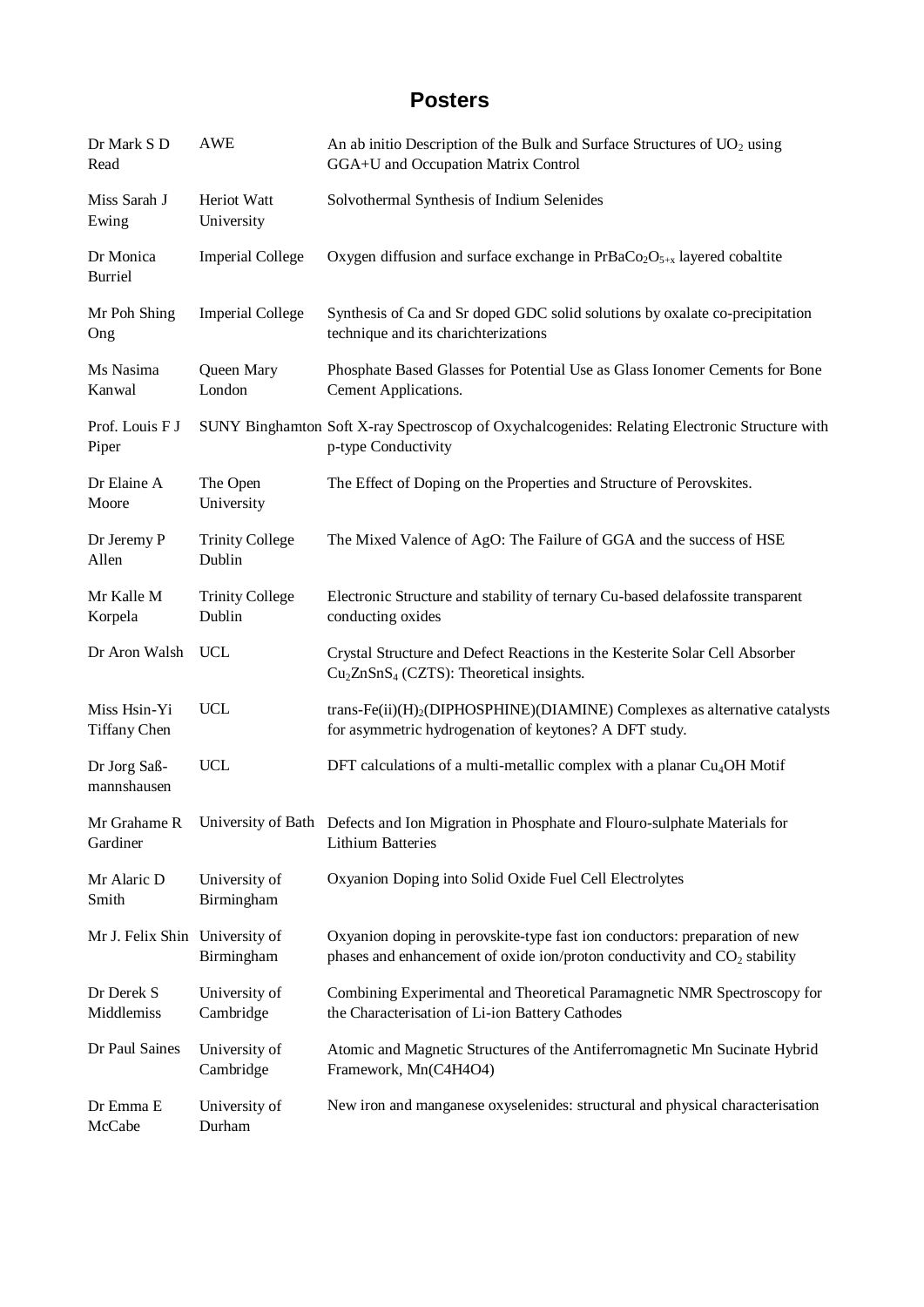| Dr Takeshi<br>Nakagawa                 | University of<br>Edinburgh    | The temperature and pressure dependence of structural properties of the ternary<br>transition metal fluoride $K_{0.9}$ CrF <sub>3</sub> |
|----------------------------------------|-------------------------------|-----------------------------------------------------------------------------------------------------------------------------------------|
| Miss Jamie B<br>Gallagher              | University of<br>Glasgow      | Sub-minute growth of nanostructured, monodisperse titanium dioxide<br>microspheres; synthetic control, structure and properties.        |
| Miss Nuria<br>Tapia Ruiz               | University of<br>Glasgow      | Novel microwave synthesis of $Li_{3-x}M_xN$ (M=Cu, Co, Ni) for their use as anodes<br>in Li-ion batteries.                              |
| Mr James M<br>Hanlon                   | University of<br>Glasgow      | New Nanostructured Hydrogen Release Systems                                                                                             |
| Dr David J<br>Cooke                    | University of<br>Huddersfield | Atomistic Simulation of Thorium Molten Salts                                                                                            |
| Miss Amy<br>Monnington                 | University of<br>Huddersfield | Atomistic simulation of cobalt doped iron oxides                                                                                        |
| Dr Serena A<br>Corr                    |                               | University of Kent Real-space investigation of the insulator-metal transition in vanadium dioxide                                       |
| Dr Rapela R<br>Maphanga                | University of<br>Limpopo      | Atomistic Simulation Studies of Electrolytic Manganese Sioxide                                                                          |
| Dr Giorgio<br>Lanzani                  |                               | University of Oulu The Aquatic Chmeistry of Aluminium: Kinetics and Dynamics                                                            |
| Mr Benjamin M University of<br>Gray    | Southampton                   | Surface Modification of Titanium Nitride for Electrochemical Applications: An<br>X-ray Photoelectron Spectroscopy Study.                |
| Mr Syed Shah                           | University of<br>Southampton  | Metal / Silicon Nitride Composite Structures                                                                                            |
| Dr Enrique<br>Ruiz-Trejo               | University of St<br>Andrews   | Electrochemichal Characterization of Proton Conducting Membranes                                                                        |
| Dr Finlay D<br>Morrison                | University of St<br>Andrews   | Dipole stability and dynamics in tetragonal tungsten bronze dielectrics                                                                 |
| Dr Maarten C<br>Verbraeken             | University of St<br>Andrews   | Structure and electrical properties of barium hydride                                                                                   |
| Dr Richard J<br>Goff                   | University of St<br>Andrews   | A Search for New Multiferroic Fluorides                                                                                                 |
| Mr Lewis J<br>Downie                   | University of St<br>Andrews   | Structural, magnetic and electronic studies of hexagonal RFeO <sub>3</sub> (where $R = Y$<br>and Yb)                                    |
| Sarah A Turp                           | University of St<br>Andrews   | BaTiO <sub>3</sub> based lead-free piezoelectronics                                                                                     |
| Miss Oonagh M University of<br>Collins | Strathclyde                   | Magnetic Dilution in Magnetoresistive Perovskites; Cation Doping in<br>Ba <sub>2</sub> FeMoO <sub>6</sub>                               |
| Mr Peer I Cowin University of          | Strathclyde                   | Development of Novel Anode Materials for Intermediate Temperature Solid<br>Oxide Fuel Cells                                             |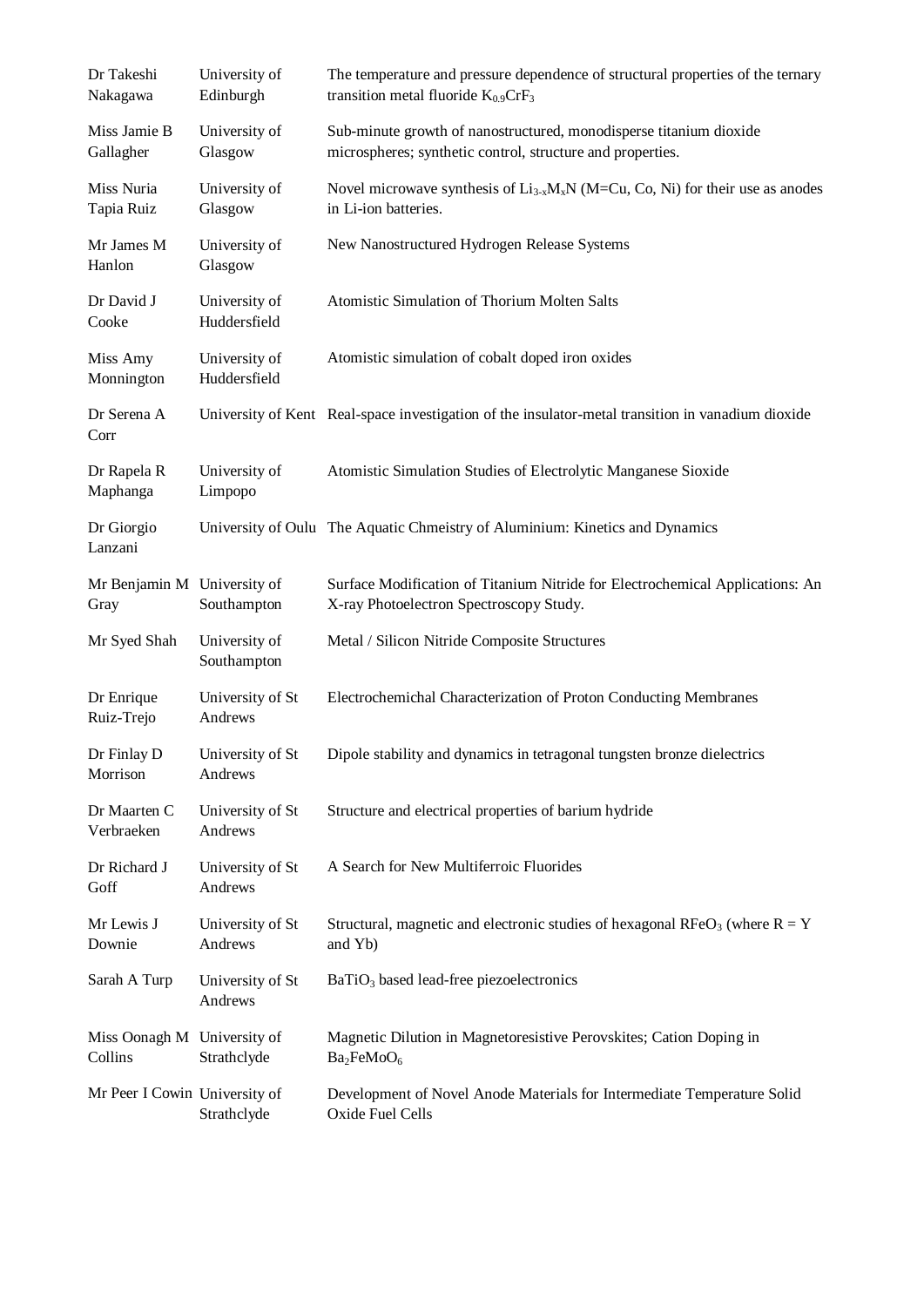| Dr Peter W<br>Dunne                   | University of<br>Warwick   | Synthesis of hybrid ceria/mesoporous silica nanocomposites                                                                                                                                                                          |
|---------------------------------------|----------------------------|-------------------------------------------------------------------------------------------------------------------------------------------------------------------------------------------------------------------------------------|
| Miss Alexis S<br>Munn                 | University of<br>Warwick   | An Investigation into the different stages of "breathing" in MIL-53-type MOFs                                                                                                                                                       |
| Mr Robin D<br>Fisher                  | University of<br>Warwick   | New synthetic methods to improve the water resistance of gypsum                                                                                                                                                                     |
| Mr Paul J<br>Weaver                   |                            | University of Bath Defect, ion transport and electronic properties of infinitelayered $SrfeO2$ atomistic<br>simulation and DFT studies                                                                                              |
| Miss Rebecca K University of<br>K Yue | Durham                     | Recent work to be revealed                                                                                                                                                                                                          |
| Dr David F<br>Plant                   | <b>AWE</b>                 | Recent work to be revealed                                                                                                                                                                                                          |
| Ricardo Grau-<br>Crespo               | <b>UCL</b>                 | Ab initio thermodynamics of hydrogen vacancies in pure and Li-doped<br>magnesium hydride                                                                                                                                            |
| Sam Alexander UCL                     |                            | A combinatorial nano precursor route for direct solid state chemistry; discovery<br>and electronic properties of new iron doped lanthanum nickelates up to<br>La <sub>4</sub> Ni <sub>2.1</sub> Fe <sub>0.9</sub> O <sub>10-B</sub> |
| M A Mehlape                           | University of<br>Limpopo   | Computer simulation of mineral sulphide                                                                                                                                                                                             |
| Cristina I Olariu University of       | Liverpool                  | Multifunctional nanoparticles for healthcare applications                                                                                                                                                                           |
| M Tsiamtsouri                         | University of<br>Liverpool | Langasites as interstitial oxide ion conductors for SOFC electrolytes                                                                                                                                                               |
| Matthew S Dyer University of          | Liverpool                  | Understanding Photocatalytic Activity in $CaCu3Ti4O12$                                                                                                                                                                              |
| Alexey Ganin                          | University of<br>Liverpool | Two faces of cubic $Cs_3C_{60}$                                                                                                                                                                                                     |
| R. Sayers                             | University of<br>Liverpool | Electrochemical performance of layered perovskites for intermediate temperature<br>solid oxide fuel cells                                                                                                                           |
| <b>Jesse Dufton</b>                   |                            | University of Bath Computational Investigation of Absorber Materials for Inorganic Solar Cells                                                                                                                                      |
|                                       |                            |                                                                                                                                                                                                                                     |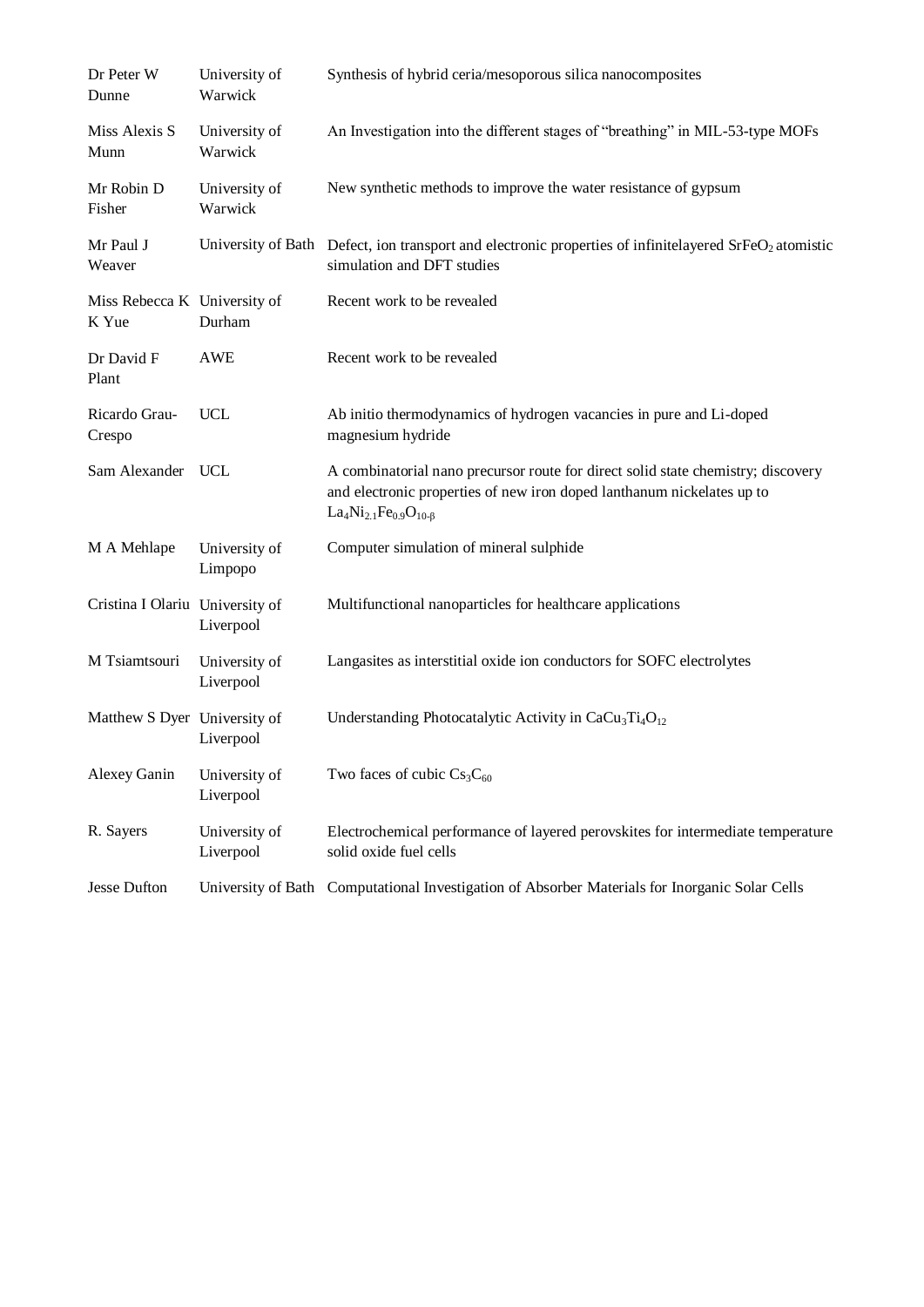## **List of Delegates**

Paul O'Meara PANalytical Ltd

David F Plant AWE AWE david.plant@awe.co.uk Mark S D Read AWE AWE mark.read@awe.co.uk Trevor Todd Bruker UK trevor.todd@bruker.co.uk David Palmer CrystalMaker david@crystalmaker.com Sat Bhuhi Elite Thermal Systems Ltd sales@elitefurnaces.com Sarah J Ewing **Heriot Watt University** Sie2@hw.ac.uk Stephen J Skinner Imperial College London s.skinner@imperial.ac.uk Monica Burriel Imperial College London m.burriel@imperial.ac.uk Poh Shing Ong Imperial College London p.ong10@imperial.ac.uk Russell J Woolley Imperial College London **F**.woolley10@ic.ac.uk Ryan D Bayliss **Imperial College London** r.bayliss08@ic.ac.uk Stuart N Cook Imperial College London stuart.cook08@imperial.ac.uk David Thompsett Johnson Matthey Technology Centre thompd@matthey.com Glenn Jones Jonhson Matthey Technology Centre glenn.jones@ucl.ac.uk Cyrus Hirjibehedin LCN LCN cyrus.hirjibehedin@ucl.ac.uk John Mellor Lenton Furnaces john.mellor4@virgin.net Vincent Dusastre Nature Materials materials@nature.com Efrain E. Rodriguez MIST NIST efrain.rodriguez@nist.gov Isaac Abrahams Queen Mary University London i.abrahams@qmul.ac.uk Aidan M McCanny Queen Mary University London a.mccanny@se10.qmul.ac.uk Nasima Kanwal Queen Mary University London i.abrahams@qmul.ac.uk Nav Dhaliwal **Rigaku** nav.dhaliwal@rigaku.com Emma Kendrick Sharp Laboratories Europe emma.kendrick@sharp.co.uk Andrew White Solartron Analytical andrew.white@ametek.co.uk Louis F I Piper SUNY Binhamton Louis P I piper@binghamton.edu Elaine A Moore The Open University **Elaine A Moore** The Open University **Elaine A** Moore Conservation and The Open University Jeremy P Allen Trinity College Dublin allenje@tcd.ie David O Scanlon Trinity College Dublin Scanloda@tcd.ie Kalle M Korpela Trinity College Dublin korpelak@tcd.ie Graeme W Watson Trinity College Dublin Trinity College Dublin Watsong @tcd.ie Ben Slater UCL b.s.later@ucl.ac.uk Rob Bell UCL r.g.bell@ucl.ac.uk Florian Schiffmann UCL floeian.schiffmann@ucl.ac.uk Furio Cora UCL f.lora@ucl.ac.uk Alistair N Cormack UCL cormack Cormack Cormack Cormack Cormack Cormack Cormack Cormack Corner at a cormack Corner and the UCL corner at  $U$ Sankar Gopinathan UCL the control of the g.sankar@ucl.ac.uk Nora H De Leeuw UCL UCL n.h.deleeuw@ucl.ac.uk Richard Catlow UCL C.r.a.catlow@ucl.ac.uk Aron Walsh **COL, KLMC** a.walsh@ucl.ac.uk Hsin-Yi Tiffany Chen UCL, KLMC hsin-yi.chen@ucl.ac.uk Scott Woodley UCL, KLMC scott.woodley@ucl.ac.uk

Anthony J Devey AWE AWE anthony.devey@awe.co.uk Benjamin J Morgan Oxford University benjamin.morgan@materials.ox.ac.uk Michael Brogan PANalytical Ltd michael.brogan@panalytical.com Christopher Downing UCL christopher.downing.10@ucl.ac.uk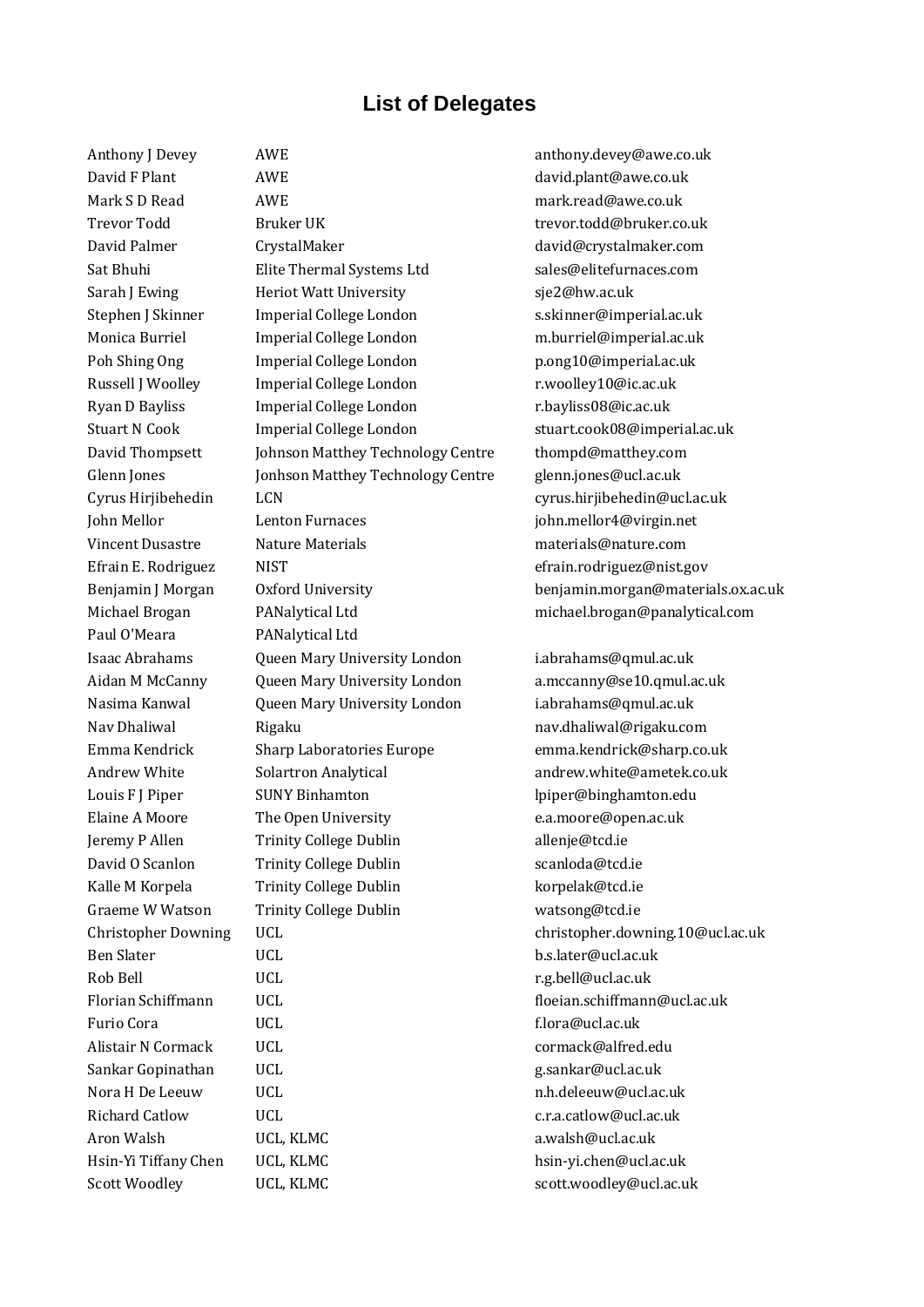Helen J Kitchen University of Glasgow helkit@chem.gla.ac.uk

Zamaan Raza UCL, KLMC zamaan.raza.09@ucl.ac.uk Alexey A Sokol CL, KLMC a.sokol@ucl.ac.uk Martijn Zwijnenburg Universitat de Barcelona m.zwijnenburg@ub.edu Alberto Roldan-Martinez University College London Ricardo Grau-Crespo University College London F.grau-crespo@ucl.ac.uk Zhimei Du University College London z.du@ucl.ac.uk Simona Irrera University College London s.irrera@ucl.ac.uk Jan Skakle University of Aberdeen j.skakle@abdn.ac.uk Christopher Eames University of Bath C.eames@bath.ac.uk Marco Molinari University of Bath m.molinari@bath.ac.uk Runliang Zhu University of Bath rz238@bath.ac.uk Jesse Dufton University of Bath jtrd20@bath.ac.uk Jennifer C Crabtree University of Bath j.c.crabtree@bath.ac.uk Luiza N Woronycz University of Bath lw233@bath.ac.uk Grahame R Gardiner University of Bath grg21@bath.ac.uk John M Clark University of Bath j.m.clark@bath.ac.uk Nicholas R Williams University of Bath nrw21@bath.ac.uk Paul J Weaver **Contact University of Bath** p.j.weaver@bath.ac.uk Tom V Shapley Tom V Shapley University of Bath t.v.shapley@bath.ac.uk Saiful Islam University of Bath m.s.islam@bath.ac.uk Steve C Parker **Steve C Parker** University of Bath S.c.parker@bath.ac.uk Peter R Slater University of Birmingham p.r.slater@bham.ac.uk Cathryn A Hancock University of Birmingham cah850@bham.ac.uk Alaric D Smith University of Birmingham axs159@bham.ac.uk Benjamin J Corrie University of Birmingham bjc080@bham.ac.uk J Felix Shin University of Birmingham jfs999@bham.ac.uk Clare Grey **University of Cambridge** cpg27@cam.ac.uk Paul Saines **Paul Saines** University of Cambridge **physics** pjs80@cam.ac.uk Dave Willock University of Cardiff digeordiff.ac.uk Christina Drathen University of Edinburgh c.drathen@sms.ed.ac.uk

David Santos Carballal University College London david.carballal.10@ucl.ac.uk Elisabeth Krizek University College London elisabeth.krizek.09@ucl.ac.uk Isaac Sugden University College London isaac.sugden.09@ucl.ac.uk Jörg Saßmannshausen University College London j.sassmannshausen@ucl.ac.uk Nelson Dzade University College London nelson.dzade.10@ucl.ac.uk William Travis **University College London** william.travis.09@ucl.ac.uk Abbie C McLaughlin University of Aberdeen a.c.mclaughlin@abdn.ac.uk Pooja Panchmatia University of Bath p.panchmatia@bath.ac.uk Derek S Middlemiss University of Cambridge derekmiddlemiss@gmail.com Fiona C Strobridge University of Cambridge fiona.strobridge@gmail.com Emma E McCabe University of Durham e.e.mccabe@durham.ac.uk Ivana R Evans University of Durham ivana.radosavljevic@durham.ac.uk Rebecca K K Yue University of Durham rebecca.yue@durham.ac.uk Andrew J Tuxworth University of Durham and rew.tuxworth@durham.ac.uk Jon S O Evans University of Durham john.evans@durham.ac.uk Takeshi Nakagawa University of Edinburgh tnakagaw@staffmail.ed.ac.uk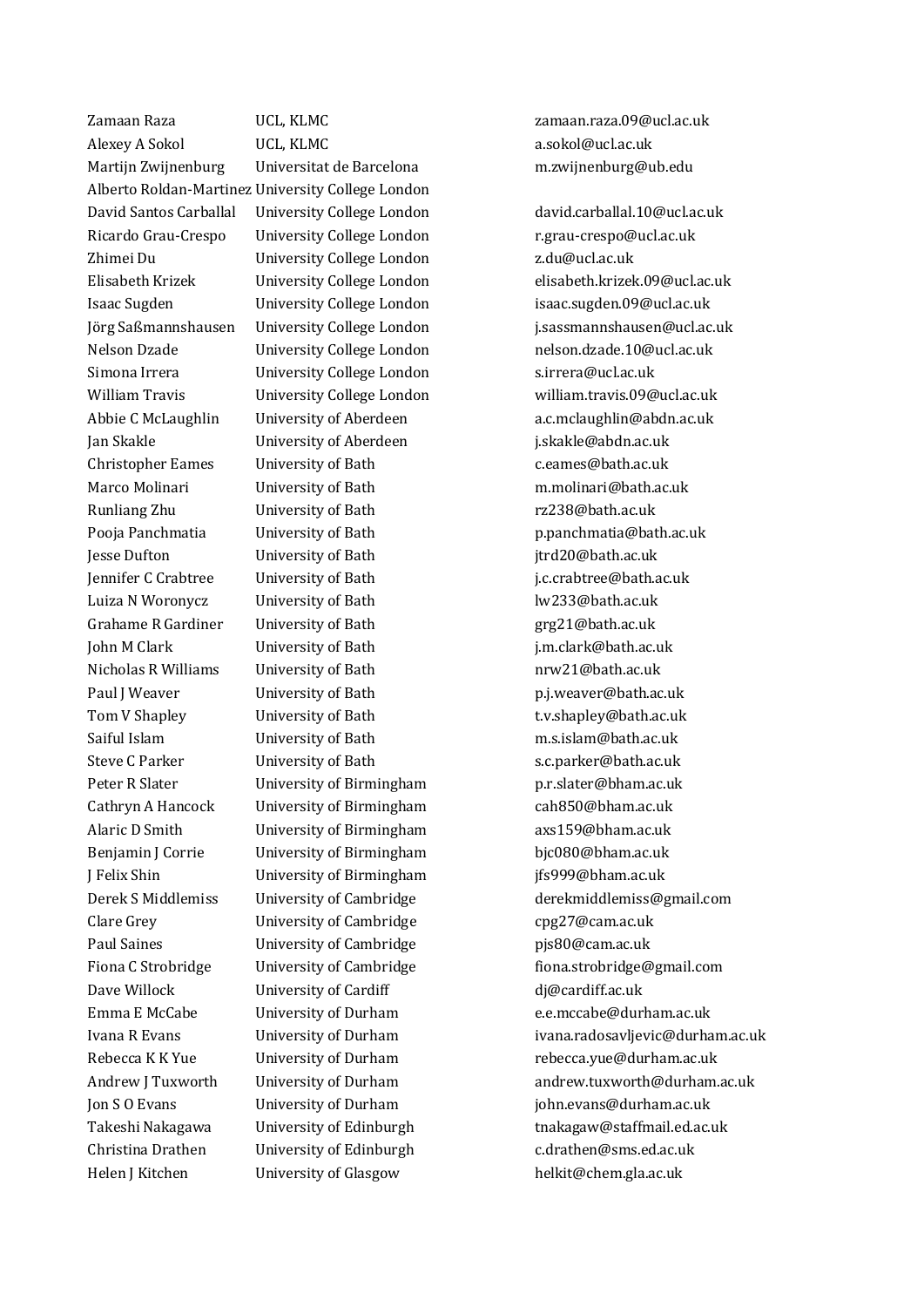Jamie B Gallagher University of Glasgow jamgal@chem.gla.ac.uk Nuria Tapia Ruiz University of Glasgow nuriat@chem.gla.ac.uk James M Hanlon University of Glasgow jamhan@chem.gla.ac.uk David J Cooke University of Huddersfield d.j.cooke@hud.ac.uk Timothy J Prior University of Hull the Charles of Australian Leonard t.prior@hull.ac.uk Serena A Corr **Serena A Corr** University of Kent strategy and strategy strategy strategy strategy strategy strategy strategy strategy strategy strategy strategy strategy strategy strategy strategy strategy strategy strateg Alan Chadwick **University of Kent Alan Chadwick@kent.ac.uk** a.v.chadwick@kent.ac.uk Rapela R Maphanga University of Limpopo maphangar@ul.ac.za Phuti Ngoepe University of Limpopo ngoepep1@yahoo.ca M A Mehlape University of Limpopo mam59@bath.ac.uk Andrew M Fogg University of Liverpool and the analogue of a fogg@liverpool.ac.uk Matthew Dyer University of Liverpool msd30@liv.ac.uk Ruth Sayers **Example 3** University of Liverpool **Ruth** Sayers@liv.ac.uk Cristina Olariu University of Liverpool Maria Tsiamtsouri University of Liverpool Sandie Dann University of Loughborough s.e.dann@lboro.ac.uk Giorgio Lanzani University of Oulu giorgio.lanzani@oulu.fi Alex Madsen **Iniversity of Southampton** am1206@soton.ac.uk Andrew L Hector University of Southampton all hector@soton.ac.uk Benjamin M Gray University of Southampton bg205@soton.ac.uk Syed Shah University of Southampton sius1y08@soton.ac.uk Mark T Weller University of Southampton mtw@soton.ac.uk Peter G Bruce University of St. Andrews pgb1@st-andrews.ac.uk Maarten C Verbraeken University of St Andrews mcv3@st-andrews.ac.uk Richard J Goff University of St Andrews rig10@st-andrews.ac.uk Lewis I Downie University of St Andrews lid48@st-andrews.ac.uk John TS Irvine University of St Andrews jtsi@st-andrews.ac.uk Philip Lightfoot University of St Andrews pl@st-adrews.ac.uk Sarah A Turp **University of St Andrews** sat38@st-andrews.ac.uk Peter W Dunne University of Warwick by the pwdunne@gmail.com

Amy Monnington University of Huddersfield amy.monnington@hud.ac.uk Maria G Francesconi University of Hull m.g.francesconi@hull.ac.uk Robert A Jackson University of Keele r.a.jackson@chem.keele.ac.uk Scott R Walker University of Keele s.r.walker@epsam.keele.ac.uk Thomas E Littleford University of Keele the tealittleford@epsam.keele.ac.uk Alexey Ganin **Example 2.1 University of Liverpool** and the series are alexey.ganin@liverpool.ac.uk

David J. Payne University of Oxford david.payne@chem.ox.ac.uk Paul A Madden University of Oxford paul.madden@queens.ox.ac.uk Matthew Roberts University of Southampton matthew.roberts@soton.ac.uk Christopher Kavanagh University of St Andrews ck427@st-andrews.ac.uk Enrique Ruiz-Trejo University of St Andrews der31@st-andrews.ac.uk Finlay D Morrison University of St Andrews finlay.morrison@st-andrews.ac.uk Martin D Peel University of St Andrews mp272@st-andrews.ac.uk Eddie Cussen University of Strathclyde edmund.cussen@strath.ac.uk Fiona Coomer **Iniversity of Strathclyde** fiona.coomer@strath.ac.uk Oonagh M Collins University of Strathclyde oonagh.collins@strath.ac.uk Peer I Cowin University of Strathclyde peter.cowin@strath.ac.uk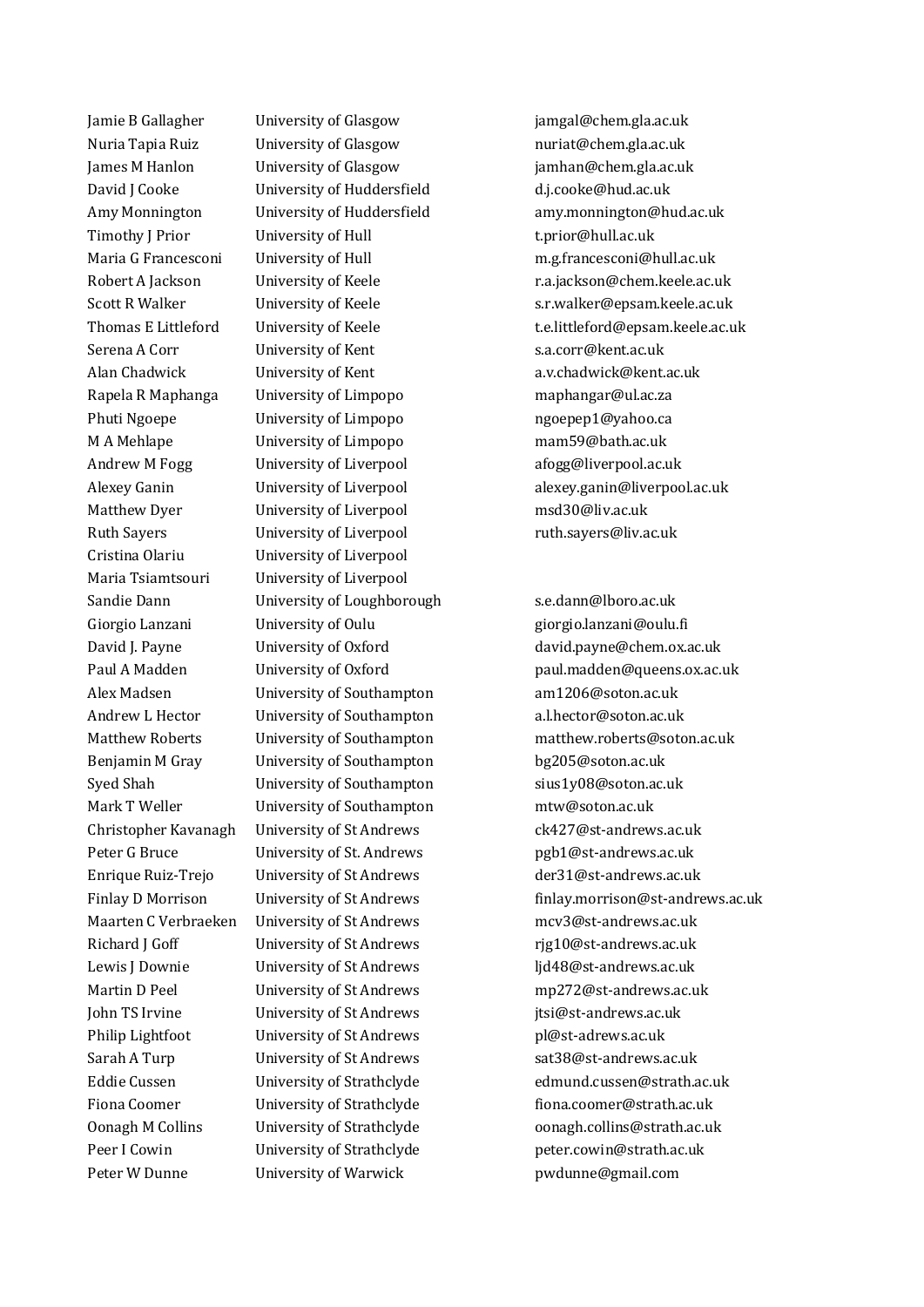Richard I Walton University of Warwick r.i.walton@warwick.ac.uk Peter Dunne University of Warwick p.j.dunn@warwick.ac.uk Alexis S Munn **University of Warwick Communical** a.s.munn@warwick.ac.uk Helen Y Playford University of Warwick h.y.playford@warwick.ac.uk Craig I Hiley **Example 20** University of Warwick **Constant Construction** C.i.hiley@warwick.ac.uk Matthew I Breeze University of Warwick metal m.i.breeze@warwick.ac.uk Robin D Fisher **University of Warwick** r.d.fisher@warwick.ac.uk